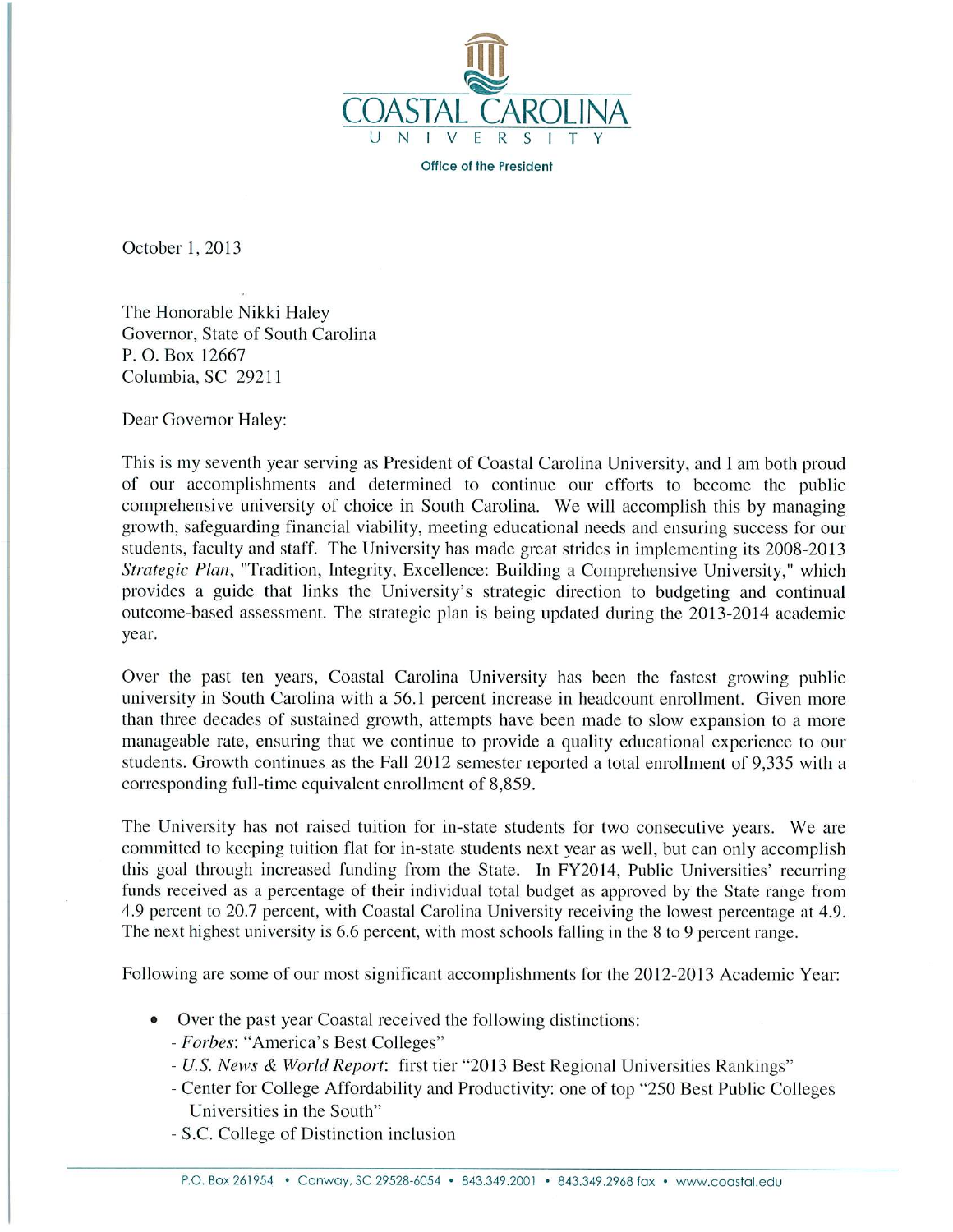- G.I. Jobs Magazine and Military Advanced Education: "Military-Friendly School"
- Institutional Research & Evaluation, Inc.: one of "America's 100 Best College Buys"
- The SACS reaffirmation process was completed December 2012 when the University received the final notification of accreditation status without one recommendation for improvement – a rarity in today's reaccreditation outcomes. In addition, Coastal Carolina

University's Spadoni College of Education received reaccreditation by the National Council for Accreditation of Teacher Education (NCATE), a professional organization that oversees teacher education. The E. Craig Wall Sr. College of Business Administration also maintained its accreditation by the Association to Advance Collegiate Schools of Business (AACSB) International.

- The University's Quality Enhancement Plan, *Experience@Coastal*, adopted in the spring of 2011 as part of our SACS accreditation, now has sixty-three offerings for students. This initiative is an effort to bring experiential learning to the center of our educational culture through undergraduate research, internships, international experiences, and community engagement. During the 2012-2013 academic year, over 230 experiential learning sections were taught with a total enrollment of nearly 4000 students. One hundred fifteen (115) faculty completed training in experiential learning, and 100 percent of faculty completed the course assessments in the fall and spring semesters.
- Reflecting the growing academic quality and breadth of Coastal Carolina University, there are now sixty-five baccalaureate areas of study, seven master's degree programs, and one Ph.D. program. During 2011-2012, approval was received for four concentrations in Communications and five in Management. In addition, a new major, Intelligence & National Security Studies, was approved. The new Ph.D. in Coastal and Marine Systems Science, recently approved by the state, begins in 2014. Twenty-nine of the undergraduate degree programs and four of the master's degree programs have been added to the curriculum since 2007.
- Coastal Carolina University marked the graduation of the second and third students to complete its Sino-American 1+2+1 Double Degree Program, an academic partnership that the University has participated in since 2007. University President David DeCenzo was one of six U.S. and Chinese university presidents who participated in a panel discussion on the topic, "Increasing Student Mobility for the Future, the World and our Youth," as a part of the Sino-American University Presidents' Forum held on the campus of Jinan University in June 2013. Dr. DeCenzo's presentation, focusing on best practices to raise student mobility in study abroad programs, was a part of the 10th Annual Graduation Ceremony and Annual Meeting of the Sino-American Cooperation in Higher Education and Professional Development (CHEPD) 1+2+1 Double Degree Program.
- Seven delegates from the University of Comoros visited Coastal Carolina University in  $\bullet$ February 2013. The delegates were escorted by U.S. Department of State official Eric Atkins as a part of a U.S. Agency for International Development Program (USAID). The program was established to help institutional advancement in developing markets. CCU was chosen to provide insight into the interaction of public and community resources in the furtherance of superior quality hospitality and tourism education programs in higher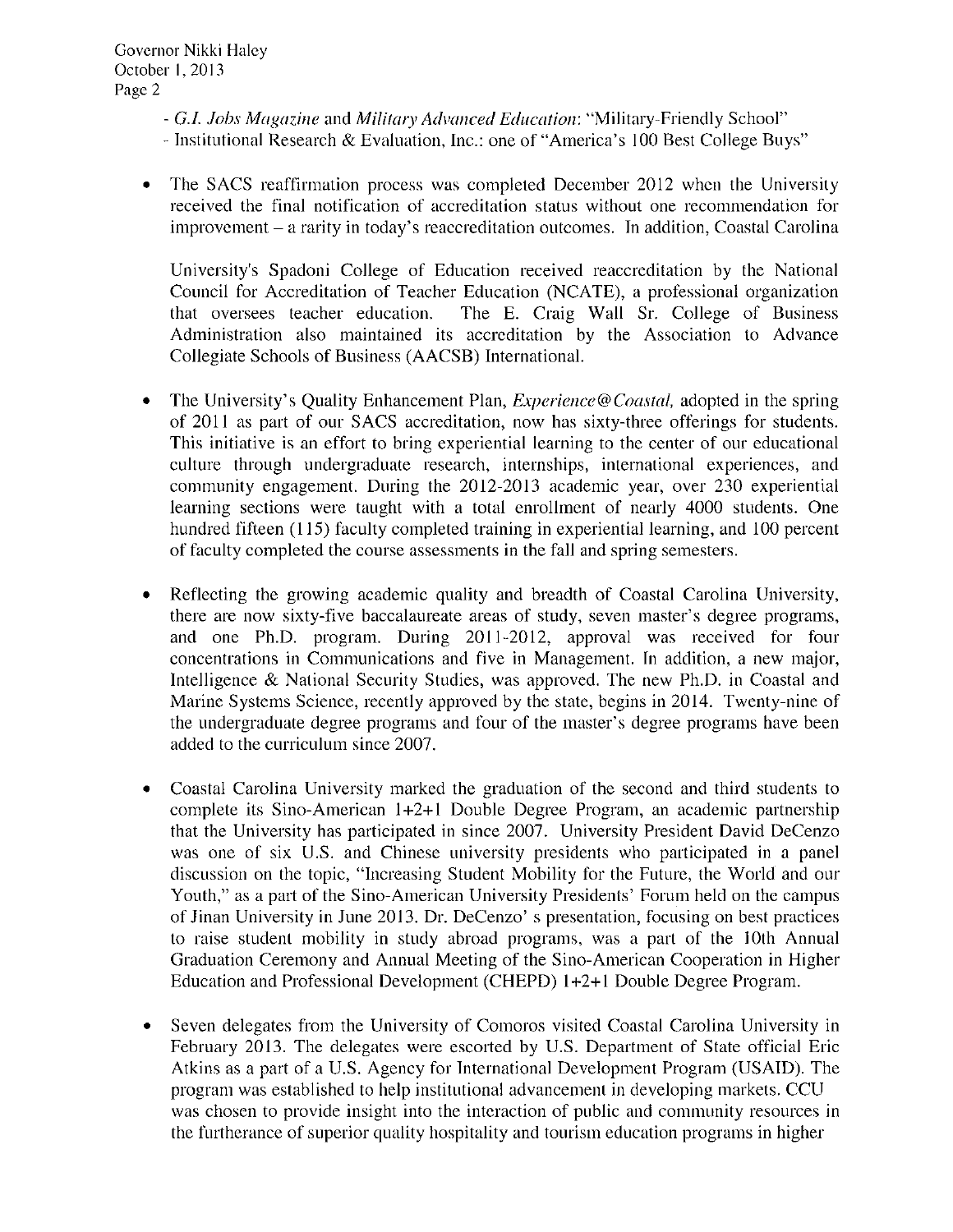Governor Nikki Haley October 1, 2013 Page 3

> education settings. Coastal Carolina also provided expertise regarding the design and accreditation of programs in teacher development and English education for teachers.

- The number of degrees awarded at Coastal grew from 1499 in 2010-2011 to 1580 in  $\bullet$ 2011-2012, an increase of 5.4%. The University ranks second in total degrees awarded among South Carolina Public Comprehensive Universities.
- During the 2012-2013 academic year, approximately 1,400 students were offered  $\bullet$ internships with over 600 employers. The Internship Program at Coastal Carolina University is designed to strengthen the abilities of students to link theory with practice by creating internship learning opportunities across all of the University's educational programs.
- The University's Dalton and Linda Floyd Family Mentoring Program provides mentoring  $\bullet$ support to 4th- through 10th-grade students deemed at-risk for continuing through high school in the Horry and Georgetown county school districts. In 2012-2013, 448 students from 32 elementary, middle and high schools in Horry and Georgetown counties participated in the program.
- The University has been a voluntary partner with the Veterans Administration through  $\bullet$ the Yellow Ribbon Program since  $2009$ . From  $2009 - 2013$ , the University has assisted 33 veteran students with matching funds totaling \$26,898.
- Construction by the Horry County School District (HCSD) of the Scholars Academy  $\bullet$ continues, with completion expected by the end of 2013. The University is leasing the land to the HCSD for this building, where approximately 200 high school students can earn as much as two years of college course credits prior to graduation. This is a partnership between the University and the Horry County School District which has existed since 2003.
- Coastal Carolina University's student delegation was recognized as the Best Large Delegation at the 2012 session of the South Carolina Student Legislature (SCSL). CCU's delegation has won this honor three of the last four years, this year beating delegations from Clemson and College of Charleston. Several CCU students also received awards for their individual performances.
- Campus growth continued at an unprecedented rate with the addition of the following buildings and land improvements:
	- Clay Brittain Jr. Hall
	- Public Safety Building
	- Swain Hall Science Annex
	- Central Cooling Plant
	- PGM Golf Instruction Facility  $\Box$
	- **Blanton Park**  $\overline{a}$

Major projects under construction include a new student housing complex to accommodate 1270 beds for first-year students and improvements to the Softball/Baseball Complex. New student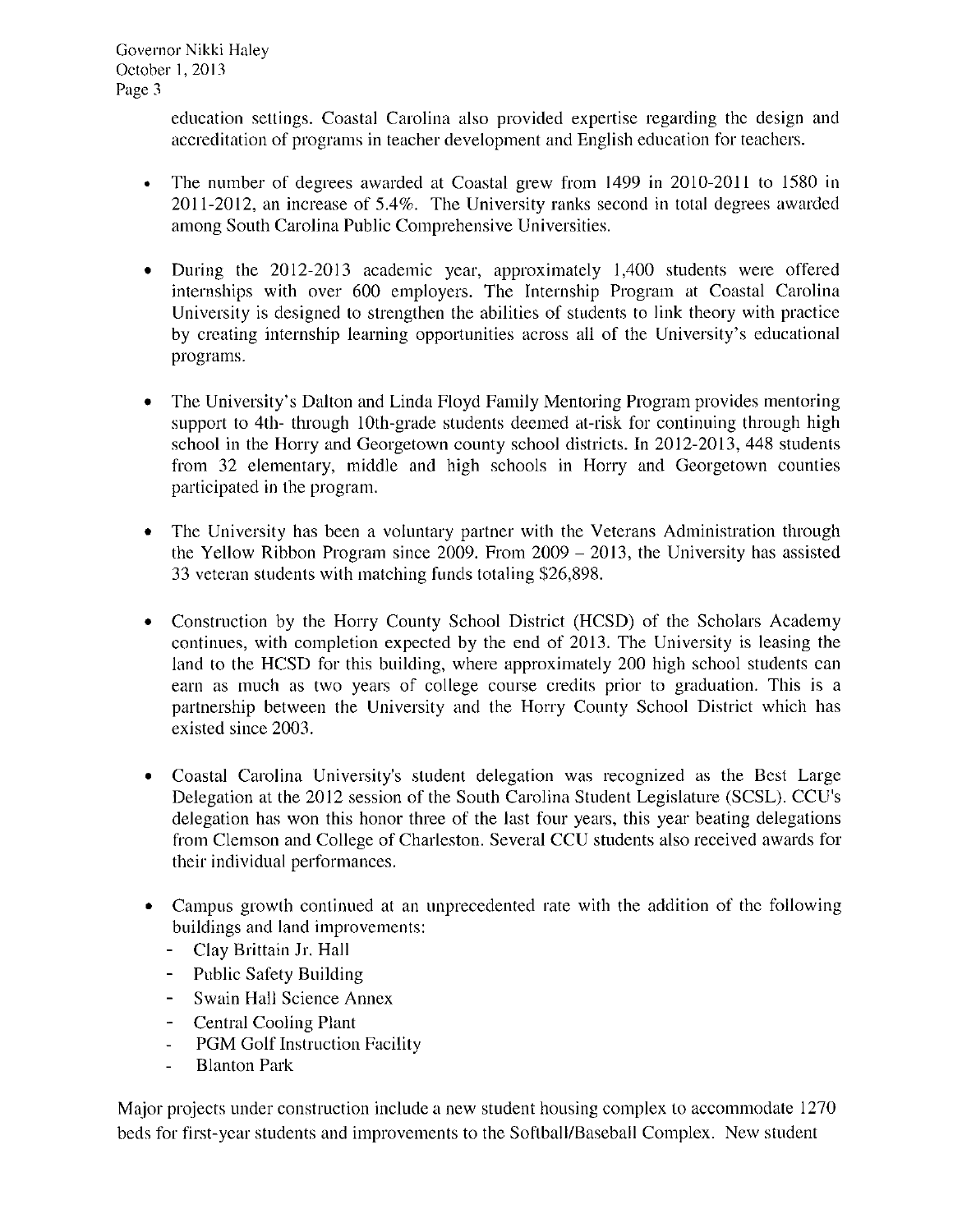Governor Nikki Haley October 1, 2013 Page 4

Projects approved to move forward from design into the construction phase in Fall 2013 are the Lib Jackson Student Center Annex I, a new and expanded tennis complex on the eastside of campus, and renovation of Atheneum Hall. A new Catering Kitchen and Dining Facility, which will provide more dining options for students and expanded catering capabilities for on-campus events, along with the second Science Annex, planned in a three-phase science complex, are due to begin construction in 2014. The Board of Trustees has also approved plans to move forward with a building dedicated to adding more classroom/office space for academics and with Student Center Annex II. In the various stages of process are renovations and deferred maintenance projects for the Smith Science Building, the Singleton Building, Bill Baxley Hall, the Williams Brice Building, Hicks Dining Hall and the existing Lib Jackson Student Center. Parking lot additions and improvements are ongoing in strategic locations throughout campus.

As the economy recovers, and both traditional and non-traditional students strive to acquire a meaningful education, it has never been more vital for Coastal Carolina University to grow and progress so as to best serve Horry and Georgetown Counties and the State of South Carolina. The University will continue to make every effort to provide an exceptional education at a reasonable cost, and while doing so, will continue to positively impact the economic, social and cultural environment of Horry and Georgetown Counties. Our graduates will go on to positively impact the world.

I am pleased to submit the FY2015 budget plan for Coastal Carolina University. Included in the plan is a request for an increase in General Funds of \$3M to enable the University to forego an in-state tuition increase for the third year in a row and to support planned academic expansion by creating partnerships with other institutions, modifying current degrees to make them more marketable, and adding programs to fill unmet needs in the community. There are no additional proviso items requested. Your support and that of both local and state government is essential for the University to sustain and improve its position as a prime choice for higher education in South Carolina.

Sincerely,

 $/s/$ 

David A. DeCenzo, Ph.D. President

Enclosure

/jad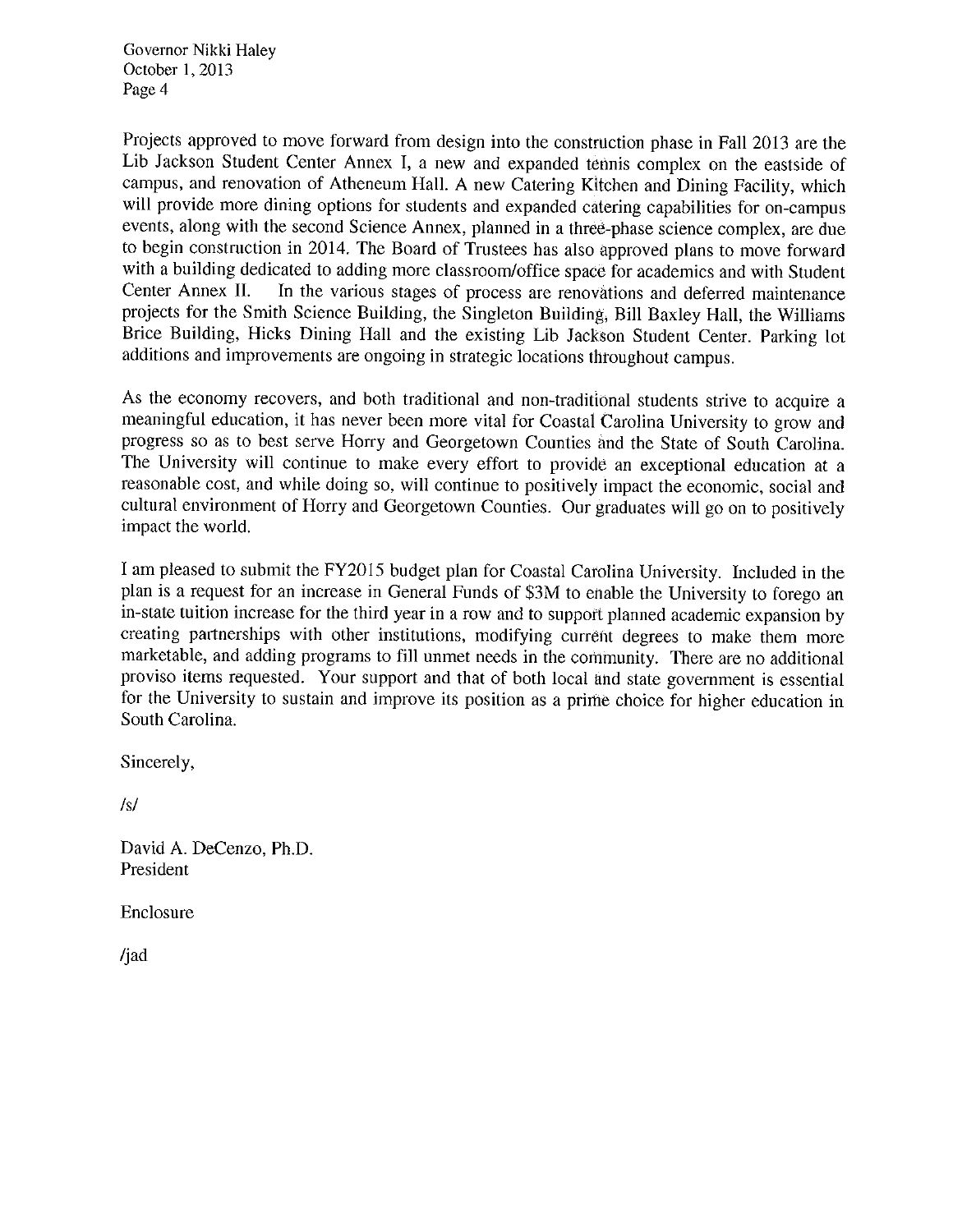

# **Fiscal Year 2014-15 Agency Budget Plan**

### **FORM A – SUMMARY**

|                           | My agency is submitting the following recurring decision packages (Form B): |  |  |  |  |
|---------------------------|-----------------------------------------------------------------------------|--|--|--|--|
|                           | Form 1461 Program I - General Funds increase to fund 40 new FTEs            |  |  |  |  |
| <b>RECURRING FUNDS</b>    | Form 1442 Program II - Other Funds increase for auxiliary expansion         |  |  |  |  |
| (FORMB)                   | Form 1884 Program III - Other Funds increase for Fringe Benefits            |  |  |  |  |
| <b>DECISION PACKAGES)</b> | For FY 2014-15, my agency is (mark "X"):                                    |  |  |  |  |
|                           | Requesting a net increase in recurring General Fund appropriations.<br>X    |  |  |  |  |
|                           | Not requesting a net increase in recurring General Fund Appropriations.     |  |  |  |  |
|                           |                                                                             |  |  |  |  |

| <b>CAPITAL &amp;</b><br><b>NON-RECURRING</b><br><b>FUNDS</b> |          | My agency is submitting the following one-time decision packages (Form C):<br>Form 1569 Program IV - Non-Recurring Funds for Science Complex Construction<br>Form 1684 Program IV - Non-Recurring Funds for Student Center Annex II |
|--------------------------------------------------------------|----------|-------------------------------------------------------------------------------------------------------------------------------------------------------------------------------------------------------------------------------------|
|                                                              |          | For FY 2014-15, my agency is (mark " $X$ "):                                                                                                                                                                                        |
| (FORM C<br><b>DECISION PACKAGES)</b>                         | <b>X</b> | Requesting capital and/or non-recurring funds.                                                                                                                                                                                      |
|                                                              |          | Not requesting capital and/or non-recurring funds.                                                                                                                                                                                  |

|                 | For FY 2014-15, my agency is (mark "X"): |                                                                           |  |  |
|-----------------|------------------------------------------|---------------------------------------------------------------------------|--|--|
| <b>PROVISOS</b> |                                          | Requesting a new proviso and/or substantive changes to existing provisos. |  |  |
|                 |                                          | Only requesting technical proviso changes (such as date references).      |  |  |
|                 |                                          | Not requesting any proviso changes.                                       |  |  |

Please identify your agency's preferred contacts for this year's budget process.

|                           | <b>Name</b>      | Phone        | Email              |
|---------------------------|------------------|--------------|--------------------|
| <b>PRIMARY CONTACT:</b>   | David A. DeCenzo | 843-349-2001 | ddenzo@coastal.edu |
| <b>SECONDARY CONTACT:</b> | Stacie A. Bowie  | 843-349-2227 | sbowie@coastal.edu |

I have reviewed and approved the enclosed FY 2014-15 Agency Budget Plan, which is complete and accurate to the extent of my knowledge.

| <b>AGENCY DIRECTOR</b><br>(SIGN/DATE):       | 'sı                  |
|----------------------------------------------|----------------------|
| <b>AGENCY DIRECTOR</b><br>(TYPE/PRINT NAME): | Dr. David A. DeCenzo |

*This form must be signed by the department head – not a delegate.*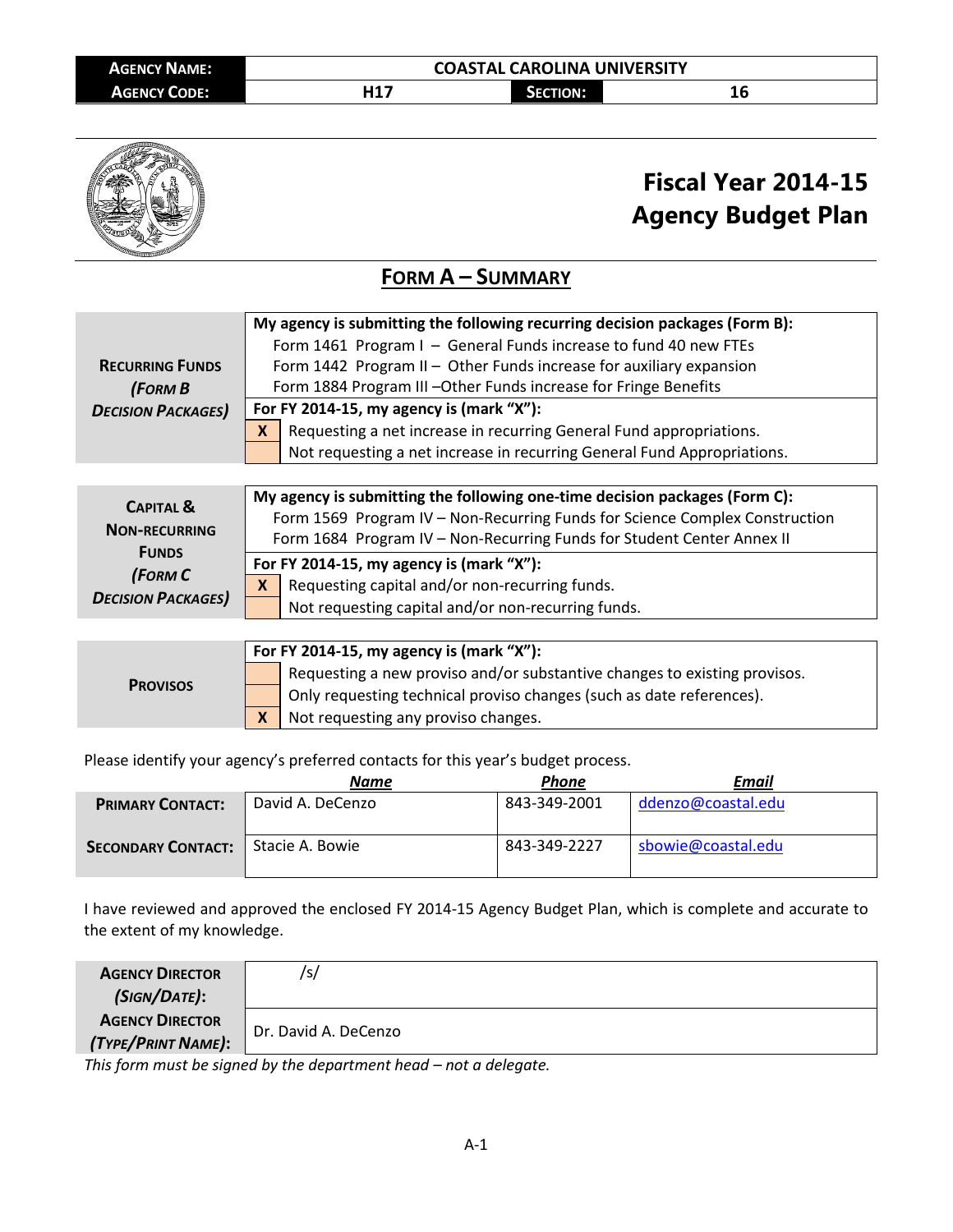| <b>AGENCY NAME:</b> | <b>COASTAL CAROLINA UNIVERSITY</b> |          |  |
|---------------------|------------------------------------|----------|--|
| <b>AGENCY CODE:</b> | $.$ 14 $\pm$<br>.                  | SECTION: |  |

## **FORM B – PROGRAM REVISION REQUEST**

| <b>DECISION PACKAGE</b>   | Form ID - 1461                                                                                                                                                                                                                                                                                                                                                                                                                              |  |  |  |  |
|---------------------------|---------------------------------------------------------------------------------------------------------------------------------------------------------------------------------------------------------------------------------------------------------------------------------------------------------------------------------------------------------------------------------------------------------------------------------------------|--|--|--|--|
|                           | Provide the decision package number issued by the PBF system ("Governor's Request").                                                                                                                                                                                                                                                                                                                                                        |  |  |  |  |
| <b>TITLE</b>              | Program I - General Funds Increase to fund 40 new FTEs<br>A. Unrestricted E&G                                                                                                                                                                                                                                                                                                                                                               |  |  |  |  |
|                           | Provide a brief, descriptive title for this request.                                                                                                                                                                                                                                                                                                                                                                                        |  |  |  |  |
| <b>AMOUNT</b>             | General: \$3,063,720                                                                                                                                                                                                                                                                                                                                                                                                                        |  |  |  |  |
|                           | What is the net change in requested appropriations for FY 2014-15? This amount should<br>correspond to the decision package's total in PBF across all funding sources.                                                                                                                                                                                                                                                                      |  |  |  |  |
|                           | South Carolina Code of Laws SECTION 59-136-100 establishes Coastal Carolina<br>University on July 1,1993, as a separate and distinct institution of higher learning of the<br>State of South Carolina.<br>South Carolina Code of Laws SECTION 59-136-110 establishes the Board of Trustees.                                                                                                                                                 |  |  |  |  |
| <b>ENABLING AUTHORITY</b> | The University's 17-member Board of Trustees is comprised of the Governor of the<br>State or his or her designee, who is an ex officio member of the Board, one<br>gubernatorial appointee from the state at-large, and 15 members elected by the South<br>Carolina General Assembly to represent each of the state's Congressional Districts and<br>the state at-large. The Board of Trustees holds regular meetings four times each year. |  |  |  |  |
|                           | South Carolina Code of Laws SECTION 59-136-130 empowers the board of Trustees to<br>define the mission, role and scope of the University, establish the general policies of the<br>University, approve the budget, and provide accountability to the public and the<br>General Assembly.                                                                                                                                                    |  |  |  |  |
|                           | The University is accredited by the Southern Association of Colleges and Schools<br>Commission on Colleges (CACSCOC) to award the baccalaureate, master's degrees, and a<br>doctoral degree.                                                                                                                                                                                                                                                |  |  |  |  |
|                           | What state or federal statutory, regulatory, and/or administrative authority established<br>this program? Is this decision package prompted by the establishment of or a revision to<br>that authority?                                                                                                                                                                                                                                     |  |  |  |  |
|                           | Mark "X" for all that apply:                                                                                                                                                                                                                                                                                                                                                                                                                |  |  |  |  |
|                           | Change in cost of providing current services to existing program audience.<br>X                                                                                                                                                                                                                                                                                                                                                             |  |  |  |  |
|                           | Non-mandated change in eligibility / enrollment for existing program.                                                                                                                                                                                                                                                                                                                                                                       |  |  |  |  |
| <b>FACTORS ASSOCIATED</b> | $\mathbf x$<br>Change in case load / enrollment under existing program guidelines.                                                                                                                                                                                                                                                                                                                                                          |  |  |  |  |
| WITH THE REQUEST          | Non-mandated program change in service levels or areas.                                                                                                                                                                                                                                                                                                                                                                                     |  |  |  |  |
|                           | Loss of federal or other external financial support for existing program.                                                                                                                                                                                                                                                                                                                                                                   |  |  |  |  |
|                           | Exhaustion of fund balances previously used to support program.                                                                                                                                                                                                                                                                                                                                                                             |  |  |  |  |
|                           | Proposed establishment of a new program or initiative.                                                                                                                                                                                                                                                                                                                                                                                      |  |  |  |  |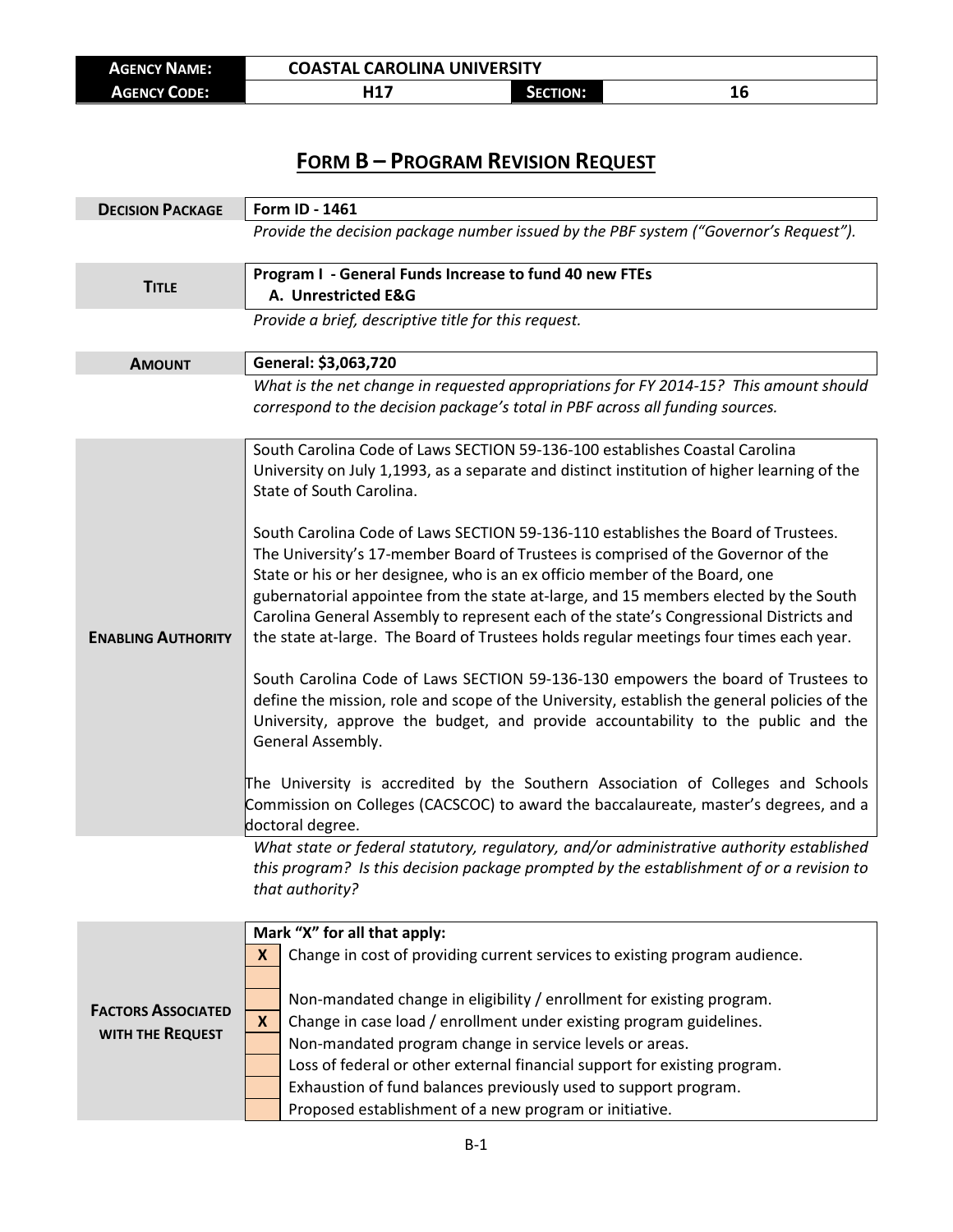| <b>AGENCY NAME:</b> | <b>COASTAL CAROLINA UNIVERSITY</b> |                 |    |
|---------------------|------------------------------------|-----------------|----|
| <b>AGENCY CODE:</b> | 117                                | <b>SECTION:</b> | TД |

| <b>RECIPIENTS OF FUNDS</b> | Coastal Carolina University requests an additional \$3,063,720 in recurring General<br>Funds to support the planned growth in both programs being offered and to provide<br>required services to students due to increases in enrollment. The increase in General<br>Funds will cover 40 additional FTEs and the associated fringe. |
|----------------------------|-------------------------------------------------------------------------------------------------------------------------------------------------------------------------------------------------------------------------------------------------------------------------------------------------------------------------------------|
|                            | What individuals or entities would receive these funds (contractors, vendors, arantees,                                                                                                                                                                                                                                             |

*What individuals or entities would receive these funds (contractors, vendors, grantees, individual beneficiaries, etc.)? How would these funds be allocated – using an existing formula, through a competitive process, based upon predetermined eligibility criteria?*

| <b>RELATED REQUEST(S)</b>             | This request is not associated with other decision packages.                                                                                                                                                                                                                                                                                                                                                                                                                                                                                                             |
|---------------------------------------|--------------------------------------------------------------------------------------------------------------------------------------------------------------------------------------------------------------------------------------------------------------------------------------------------------------------------------------------------------------------------------------------------------------------------------------------------------------------------------------------------------------------------------------------------------------------------|
|                                       | Is this decision package associated with other decision packages requested by your<br>agency or other agencies this year? Is it associated with a specific capital or non-<br>recurring request?                                                                                                                                                                                                                                                                                                                                                                         |
| <b>MATCHING FUNDS</b>                 | None                                                                                                                                                                                                                                                                                                                                                                                                                                                                                                                                                                     |
|                                       | Would these funds be matched by federal, institutional, philanthropic, or other<br>resources? If so, identify the source and amount.                                                                                                                                                                                                                                                                                                                                                                                                                                     |
| <b>FUNDING</b><br><b>ALTERNATIVES</b> | Raising tuition and fees to the student population is a funding alternative. An increase<br>in General Funds will allow Coastal Carolina University to keep tuition flat for in-state<br>students for Fall 2014.                                                                                                                                                                                                                                                                                                                                                         |
|                                       | What other possible funding sources were considered? Could this request be met in<br>whole or in part with the use of other resources, including fund balances? If so, please<br>comment on the sustainability of such an approach.                                                                                                                                                                                                                                                                                                                                      |
| <b>SUMMARY</b>                        | Through frugal management of resources, Coastal Carolina University has not raised<br>tuition for in-state students for two consecutive years. Unless we receive some<br>additional funding from the State, the University will be forced to increase in-state<br>tuition in the 2014-2015 fiscal year to continue to maintain the quality education that<br>we are committed to providing.<br>The last increase in General Funds that Coastal Carolina University received was a MRR<br>Parity adjustment of \$2,358,122 made in FY 2007. In FY 2009 our budget was cut |
|                                       | \$3,648,045, removing all benefit gained from the increase.<br>Provide a summary of the rationale for the decision package. Why has it been<br>requested? How specifically would the requested funds be used?                                                                                                                                                                                                                                                                                                                                                            |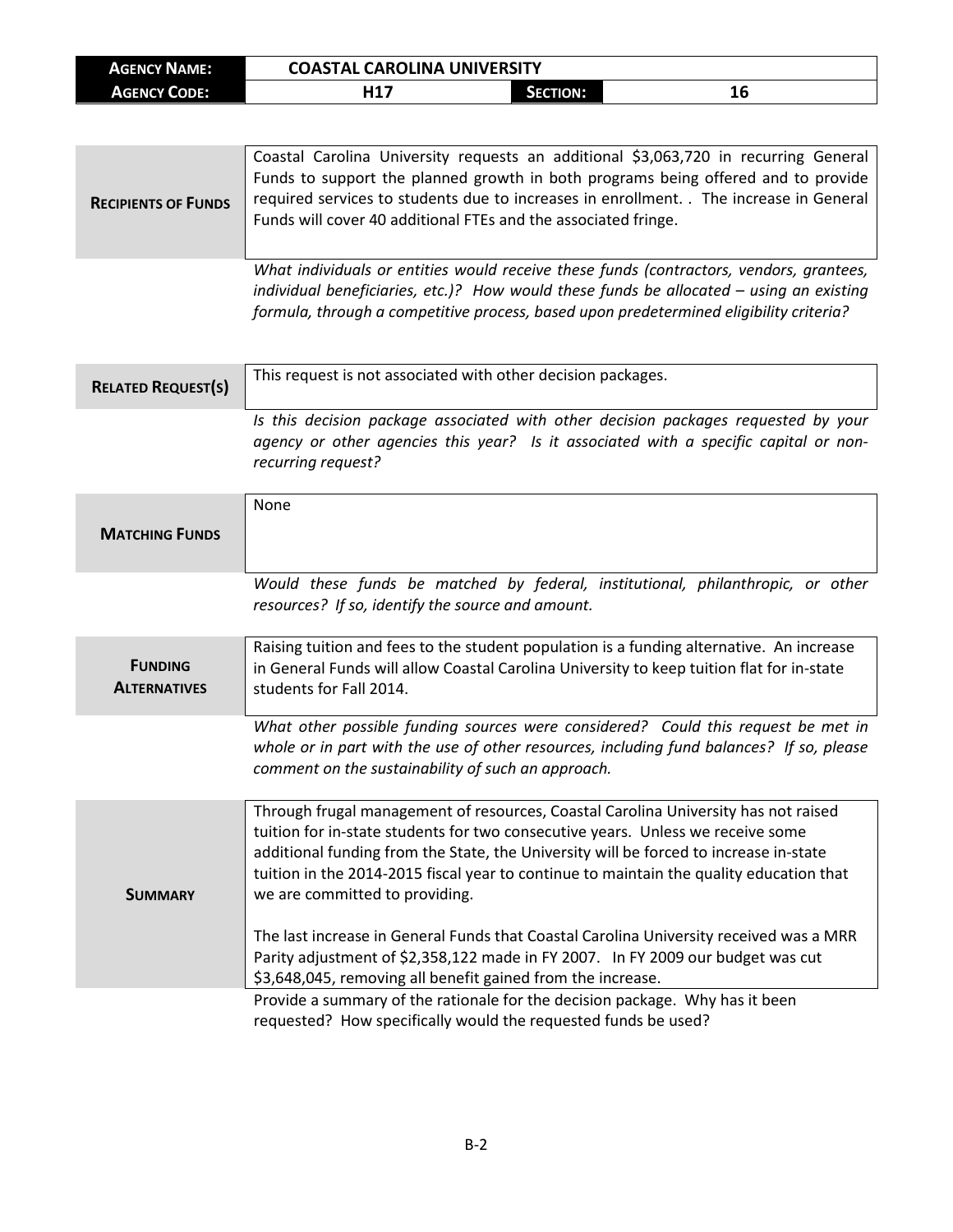| <b>AGENCY NAME:</b> | <b>COASTAL CAROLINA UNIVERSITY</b> |          |    |
|---------------------|------------------------------------|----------|----|
| <b>AGENCY CODE:</b> | <b>내17</b>                         | Section: | 10 |

The amount requested was calculated based on a projection of needed FTE's and an estimated salary base. Deviations could occur between the request and the actual amount required to fund the FTEs because actual salary amounts of persons hired may vary from budget.

|                   | FY 2014 - 2015 Budget Requested FTE     |                |                          |               |                      |                |
|-------------------|-----------------------------------------|----------------|--------------------------|---------------|----------------------|----------------|
|                   | <b>Coastal Carolina University</b>      |                |                          |               |                      |                |
|                   |                                         |                |                          |               | 32.0%                |                |
|                   |                                         |                | <b>FY 2015</b> Estimated | <b>TOTAL</b>  | <b>Employer</b>      | <b>TOTAL</b>   |
|                   | <b>Title</b>                            | <b>REQUEST</b> | <b>Salary</b>            | <b>SALARY</b> | <b>Contributions</b> | <b>REQUEST</b> |
|                   | Professor                               | 0.75           | \$85,000                 | \$85,000      | \$27,200             | \$112,200      |
|                   | Associate Professor                     | 8.25           | \$70,000                 | \$770,000     | \$246,400            | \$1,016,400    |
|                   | <b>Assistant Professor</b>              | 9.00           | \$58,000                 | \$696,000     | \$222,720            | \$918,720      |
|                   | <b>Unclassified</b>                     | 18.00          |                          | \$1,551,000   | \$496,320            | \$2,047,320    |
| <b>METHOD OF</b>  |                                         |                |                          |               |                      |                |
| <b>CALCULATIO</b> | Security Specialist                     | 2.00           | \$23,000                 | \$46,000      | \$14,720             | \$60,720       |
| N                 | <b>Bldg./Grounds Specialist II</b>      | 4.00           | \$25,000                 | \$100,000     | \$32,000             | \$132,000      |
|                   | Student Services Program Coordinator I  | 5.00           | \$35,000                 | \$175,000     | \$56,000             | \$231,000      |
|                   | Trades Specialist IV                    | 2.00           | \$35,000                 | \$70,000      | \$22,400             | \$92,400       |
|                   | <b>Administrative Assistant</b>         | 2.00           | \$35,000                 | \$70,000      | \$22,400             | \$92,400       |
|                   | Accountant/Fiscal Analyst               | 1.00           | \$35,000                 | \$35,000      | \$11,200             | \$46,200       |
|                   | Student Services Program Coordinator II | 2.00           | \$42,000                 | \$84,000      | \$26,880             | \$110,880      |
|                   | Program Coordinator I                   | 3.00           | \$45,000                 | \$135,000     | \$43,200             | \$178,200      |
|                   | <b>Applications Analyst II</b>          | 1.00           | \$55,000                 | \$55,000      | \$17,600             | \$72,600       |
|                   | <b>Classified</b>                       | 22.00          |                          | \$770,000     | \$246,400            | \$1,016,400    |
|                   |                                         |                |                          |               |                      |                |
|                   | <b>TOTAL UNCLASSIFIED</b>               | 18.00          |                          | \$1,551,000   | \$496,320            | \$2,047,320    |
|                   | <b>TOTAL CLASSIFIED</b>                 | 22.00          |                          | \$770,000     | \$246,400            | \$1,016,400    |
|                   | <b>TOTAL REQUESTED</b>                  | 40.00          |                          | \$2,321,000   | \$742,720            | \$3,063,720    |
|                   |                                         |                |                          |               |                      |                |

*How was the amount of the request calculated? What factors could cause deviations between the request and the amount that could ultimately be required in order to perform the underlying work?*

|                      | Future impact to the State would be an increase in recurring General Fund obligation.                                                                                                                       |  |
|----------------------|-------------------------------------------------------------------------------------------------------------------------------------------------------------------------------------------------------------|--|
| <b>FUTURE IMPACT</b> | If this request is not honored the impact on the operating budget would not contain<br>sufficient funds to pay added FTEs. Additional funding must be obtained through<br>increasing other funding sources. |  |
|                      | Additional funding sources have been identified as increased in-state tuition and fees.                                                                                                                     |  |
|                      | Will the state incur any maintenance-of-effort or other obligations by adopting this                                                                                                                        |  |
|                      | decision package? What impact will there be on future capital and/or operating                                                                                                                              |  |
|                      | budgets if this request is or is not honored? Has a source of any such funds been                                                                                                                           |  |
|                      | identified and/or obtained by your agency?                                                                                                                                                                  |  |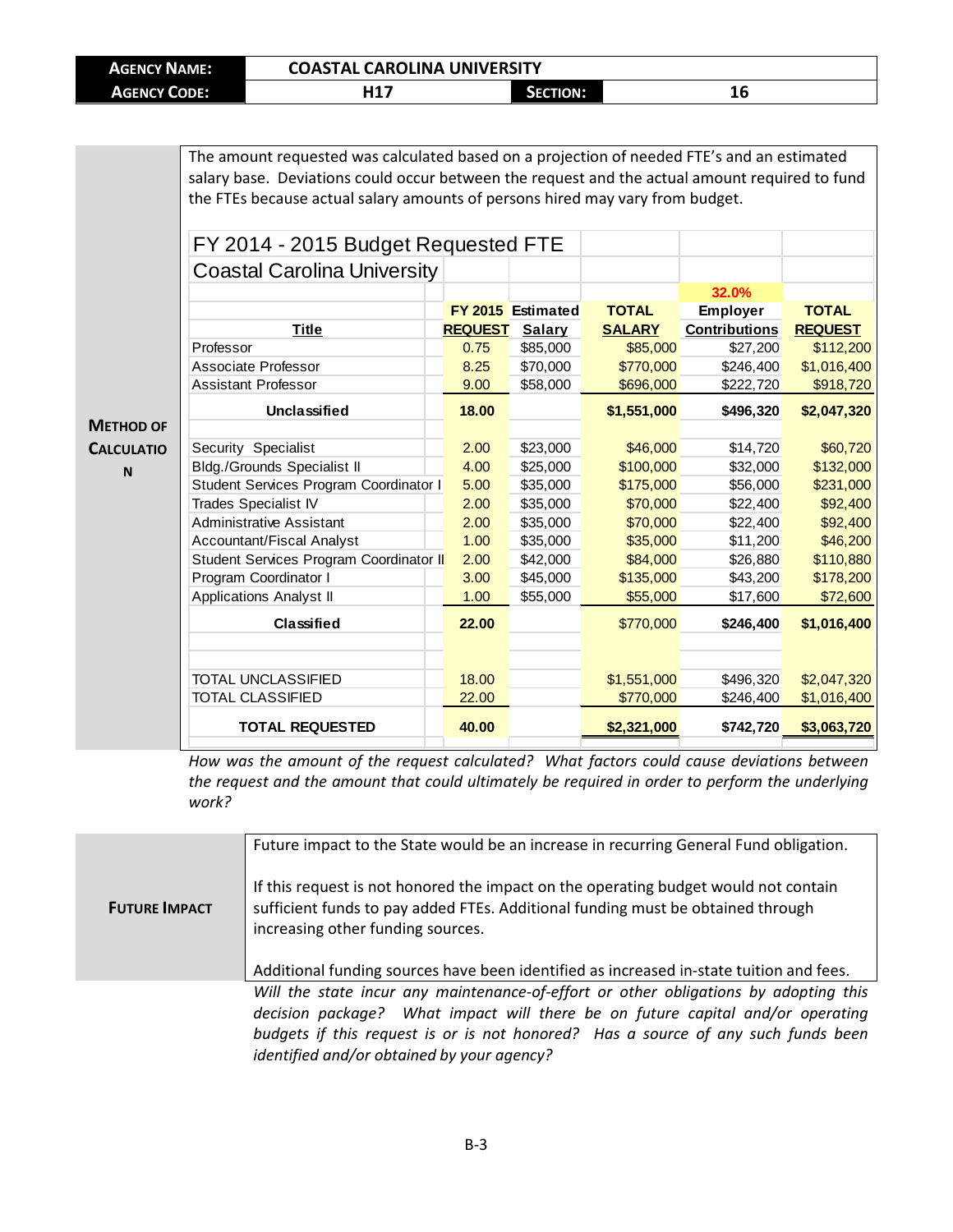| <b>AGENCY NAME:</b>    | <b>COASTAL CAROLINA UNIVERSITY</b>                                                                                                                                                                                                                                                                                                                                                                                                                                     |
|------------------------|------------------------------------------------------------------------------------------------------------------------------------------------------------------------------------------------------------------------------------------------------------------------------------------------------------------------------------------------------------------------------------------------------------------------------------------------------------------------|
| <b>AGENCY CODE:</b>    | H <sub>17</sub><br><b>SECTION:</b><br>16                                                                                                                                                                                                                                                                                                                                                                                                                               |
|                        |                                                                                                                                                                                                                                                                                                                                                                                                                                                                        |
| <b>PRIORITIZATION</b>  | If no new funds are available to fund this request the University will submit a request to<br>the Board of Trustees to raise new revenue in the form of an increase in in-state tuition<br>costs.<br>The University plans to increase out-of-state tuition but it is our hope that in-state<br>tuition could remain flat in FY 2014-2015.                                                                                                                              |
|                        | If no or insufficient new funds are available in order to meet this need, how would the<br>agency prefer to proceed? By using fund balances, generating new revenue, cutting<br>other programs, or deferring action on this request in FY 2014-15?                                                                                                                                                                                                                     |
|                        | The funding request would be used to hire additional faculty and staff needed to<br>implement new programs and modify existing programs. Listed below is a short outline of<br>current plans to create new partnerships with other institutions:                                                                                                                                                                                                                       |
|                        | Bachelor of Science in Information Technology -This program will be specifically designed<br>to allow a student with an A.A.S. degree in Computer Technology from H.G.T.C. (or another<br>S.C. Technical College) to complete the B.S.I.T. at Coastal in approximately two years.                                                                                                                                                                                      |
|                        | Bachelor of Science in Civil and Coastal Engineering Technology-This program proposes a<br>cooperative venture between H.G.T.C. and C.C.U. in which students will take classes at<br>both institutions and eventually earn an A.S. degree in Civil Engineering Technology and<br>the B.S. in Civil and Coastal Engineering Technology.                                                                                                                                 |
|                        | Plans are also being pursued to make modification to current degrees to offer students<br>more marketable degrees:                                                                                                                                                                                                                                                                                                                                                     |
| <b>INTENDED IMPACT</b> | Bachelor of Arts in Special Education, PreK-12 Mild to Moderate Disabilities-Candidates<br>who complete this proposed program (and pass relevant Praxis exams) will be certified in<br>grades PreK-12 in the area of Multi-Categorical Special Education, a much broader<br>certification.                                                                                                                                                                             |
|                        | Program Modification to the Master of Education in Learning and Teaching - New<br>Concentration in Special Education High Incidence Disabilities PreK-Grade: This new<br>concentration will expand the degree to include another constituency of certified teachers<br>who are interested in pursuing a graduate degree related to special education. This<br>modification was reviewed by ACAP in June 2013, and final approval may be forthcoming<br>by late August. |
|                        | The following programs are being added to the curriculum to fulfill unmet needs in the<br>local community:                                                                                                                                                                                                                                                                                                                                                             |
|                        | Master of Arts in Liberal Studies- This new graduate program is designed to provide<br>students in the Grand Strand region and beyond with the opportunity to pursue advanced<br>interdisciplinary study in the humanities, arts, and social sciences with a broad-based<br>program that is flexible enough to appeal to a wide constituency, but rigorous enough to<br>ensure that graduates have a strong grounding in critical thinking, communication, and         |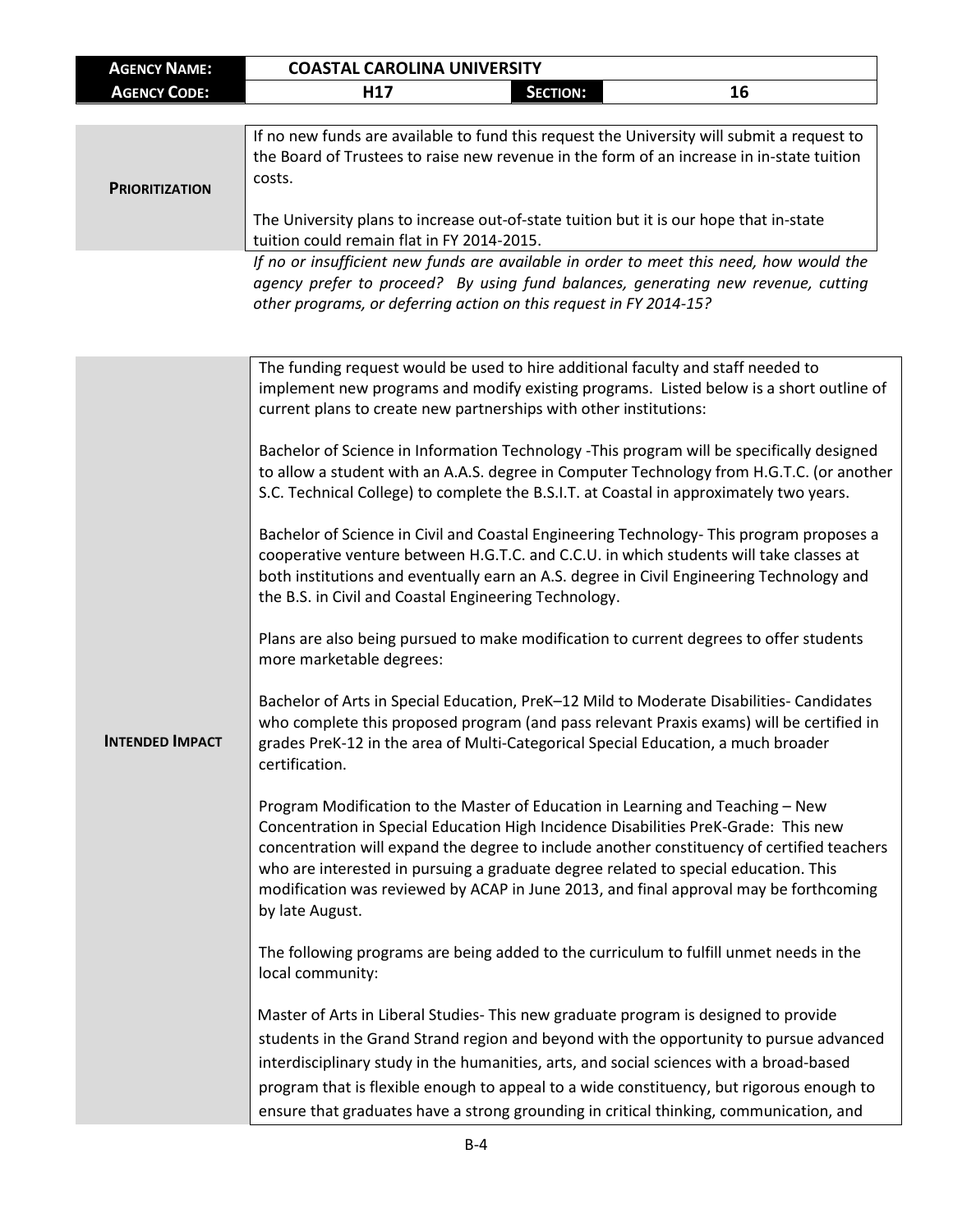| <b>AGENCY NAME:</b> | <b>COASTAL CAROLINA UNIVERSITY</b> |                 |                                                                                          |
|---------------------|------------------------------------|-----------------|------------------------------------------------------------------------------------------|
| <b>AGENCY CODE:</b> | H17                                | <b>SECTION:</b> | 16                                                                                       |
|                     |                                    |                 |                                                                                          |
|                     | research skills.                   |                 |                                                                                          |
|                     |                                    |                 |                                                                                          |
|                     |                                    |                 | Educational Specialist - Degree in Educational Leadership-This proposed program provides |

an area of study in school administration and educational leadership for school districts in Horry, Georgetown, Williamsburg, Marion, and Florence counties leading to credentialing at the level of superintendent, while also providing professional development essential to qualify for positions at the district level of leadership and enhance practices at the building level.

Increased student population and added facilities require additional maintenance and service administrative positions to continue to support the University mission to deliver high quality teaching, faculty research, and collaboration in the community, state, nation and world. These programs and services are intended to be instilled in the curriculum and campus community for an extended period of time.

*What impact is this decision package intended to have on service delivery and program outcomes, and over what period of time?*

|                           | Coastal Carolina University's performance improvement systems include:                                                                                                                                                                                                                                                             |
|---------------------------|------------------------------------------------------------------------------------------------------------------------------------------------------------------------------------------------------------------------------------------------------------------------------------------------------------------------------------|
| <b>PROGRAM EVALUATION</b> | Regional accreditation: The University undergoes SACSCOC accreditation every ten years.<br>During the 2011-2012 academic year Coastal submitted the required Compliance<br>Certification document, completed the Focused Report, developed a Quality<br>Enhancement Plan (QEP), and hosted the on-site SACSCOC accreditation team. |
|                           | University-wide Assessment Planner (TEAL Online): All academic departments,<br>administrative units, and select committees participate in the University's assessment<br>process. Departmental goals, objectives, plans for improvement, data and results are<br>stored in TEAL Online.                                            |
|                           | Program accreditation: The University's programs are accredited by AACSB-International,<br>ABET, NCATE, NASAD, NASM, and NAST.                                                                                                                                                                                                     |
|                           | Institutional Effectiveness System: The University submits an annual Institutional<br>Effectiveness Report to South Carolina Commission on Higher Education (SCCHE). Other<br>institutional effectiveness measures include annual assessment plans and reports as well<br>as an annual accountability report.                      |
|                           | Three evaluation systems are used at the University to address the processes of<br>administrative evaluations. These are the Agency Head Performance Management<br>System, Non-Classified Administrative and Professional Personnel Performance Overview.                                                                          |
|                           | University that the contract there founds he accelerated? If the straights actions                                                                                                                                                                                                                                                 |

*How would the use of these funds be evaluated? What specific outcome or performance measures would be used to assess the effectiveness of this program?*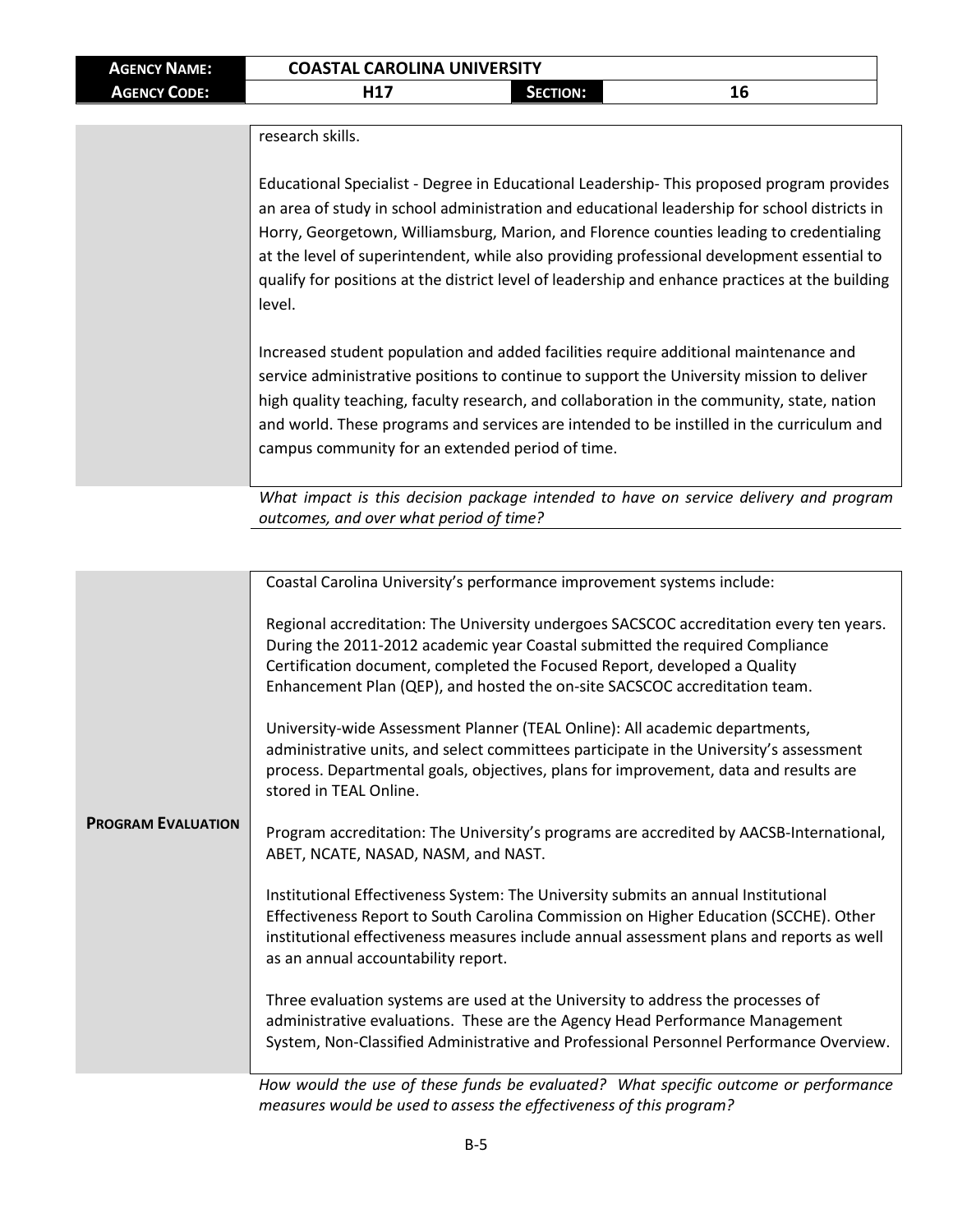| <b>AGENCY NAME:</b> | <b>COASTAL CAROLINA UNIVERSITY</b> |          |    |
|---------------------|------------------------------------|----------|----|
| <b>AGENCY CODE:</b> | . 147                              | SECTION: | Tņ |

## **FORM B – PROGRAM REVISION REQUEST**

| <b>DECISION PACKAGE</b>   | Form ID - 1442                                                                                                                                                                                                                                                                                                                                                                                                                                                                                                                   |  |  |  |
|---------------------------|----------------------------------------------------------------------------------------------------------------------------------------------------------------------------------------------------------------------------------------------------------------------------------------------------------------------------------------------------------------------------------------------------------------------------------------------------------------------------------------------------------------------------------|--|--|--|
|                           | Provide the decision package number issued by the PBF system ("Governor's Request").                                                                                                                                                                                                                                                                                                                                                                                                                                             |  |  |  |
| <b>TITLE</b>              | Program II - Other Funds Increase for Auxiliary Expansion<br>A. Auxiliary                                                                                                                                                                                                                                                                                                                                                                                                                                                        |  |  |  |
|                           | Provide a brief, descriptive title for this request.                                                                                                                                                                                                                                                                                                                                                                                                                                                                             |  |  |  |
| <b>AMOUNT</b>             | Other (Earmarked): \$2,000,000                                                                                                                                                                                                                                                                                                                                                                                                                                                                                                   |  |  |  |
|                           | What is the net change in requested appropriations for FY 2014-15? This amount should<br>correspond to the decision package's total in PBF across all funding sources.                                                                                                                                                                                                                                                                                                                                                           |  |  |  |
|                           | South Carolina Code of Laws SECTION 59-136-100 establishes Coastal Carolina<br>University on July 1,1993, as a separate and distinct institution of higher learning of the<br>State of South Carolina.                                                                                                                                                                                                                                                                                                                           |  |  |  |
| <b>ENABLING AUTHORITY</b> | South Carolina Code of Laws SECTION 59-136-110 establishes the Board of Trustees.<br>The University's 17-member Board of Trustees is comprised of the Governor of the<br>State or his or her designee, who is an ex officio member of the Board, one<br>gubernatorial appointee from the state at-large, and 15 members elected by the South<br>Carolina General Assembly to represent each of the state's Congressional Districts and<br>the state at-large. The Board of Trustees holds regular meetings four times each year. |  |  |  |
|                           | South Carolina Code of Laws SECTION 59-136-130 empowers the board of Trustees to<br>define the mission, role and scope of the University, establish the general policies of the<br>University, approve the budget, and provide accountability to the public and the<br>General Assembly.                                                                                                                                                                                                                                         |  |  |  |
|                           | The University is accredited by the Southern Association of Colleges and Schools<br>Commission on Colleges (CACSCOC) to award the baccalaureate, master's degrees, and<br>a doctoral degree.                                                                                                                                                                                                                                                                                                                                     |  |  |  |
|                           | What state or federal statutory, regulatory, and/or administrative authority established<br>this program? Is this decision package prompted by the establishment of or a revision to<br>that authority?                                                                                                                                                                                                                                                                                                                          |  |  |  |
|                           | Mark "X" for all that apply:                                                                                                                                                                                                                                                                                                                                                                                                                                                                                                     |  |  |  |
|                           | Change in cost of providing current services to existing program audience.                                                                                                                                                                                                                                                                                                                                                                                                                                                       |  |  |  |
|                           | Non-mandated change in eligibility / enrollment for existing program.                                                                                                                                                                                                                                                                                                                                                                                                                                                            |  |  |  |
| <b>FACTORS ASSOCIATED</b> | Change in case load / enrollment under existing program guidelines.<br>X                                                                                                                                                                                                                                                                                                                                                                                                                                                         |  |  |  |
| WITH THE REQUEST          | Non-mandated program change in service levels or areas.<br>Loss of federal or other external financial support for existing program.                                                                                                                                                                                                                                                                                                                                                                                             |  |  |  |
|                           | Exhaustion of fund balances previously used to support program.                                                                                                                                                                                                                                                                                                                                                                                                                                                                  |  |  |  |
|                           | Proposed establishment of a new program or initiative.                                                                                                                                                                                                                                                                                                                                                                                                                                                                           |  |  |  |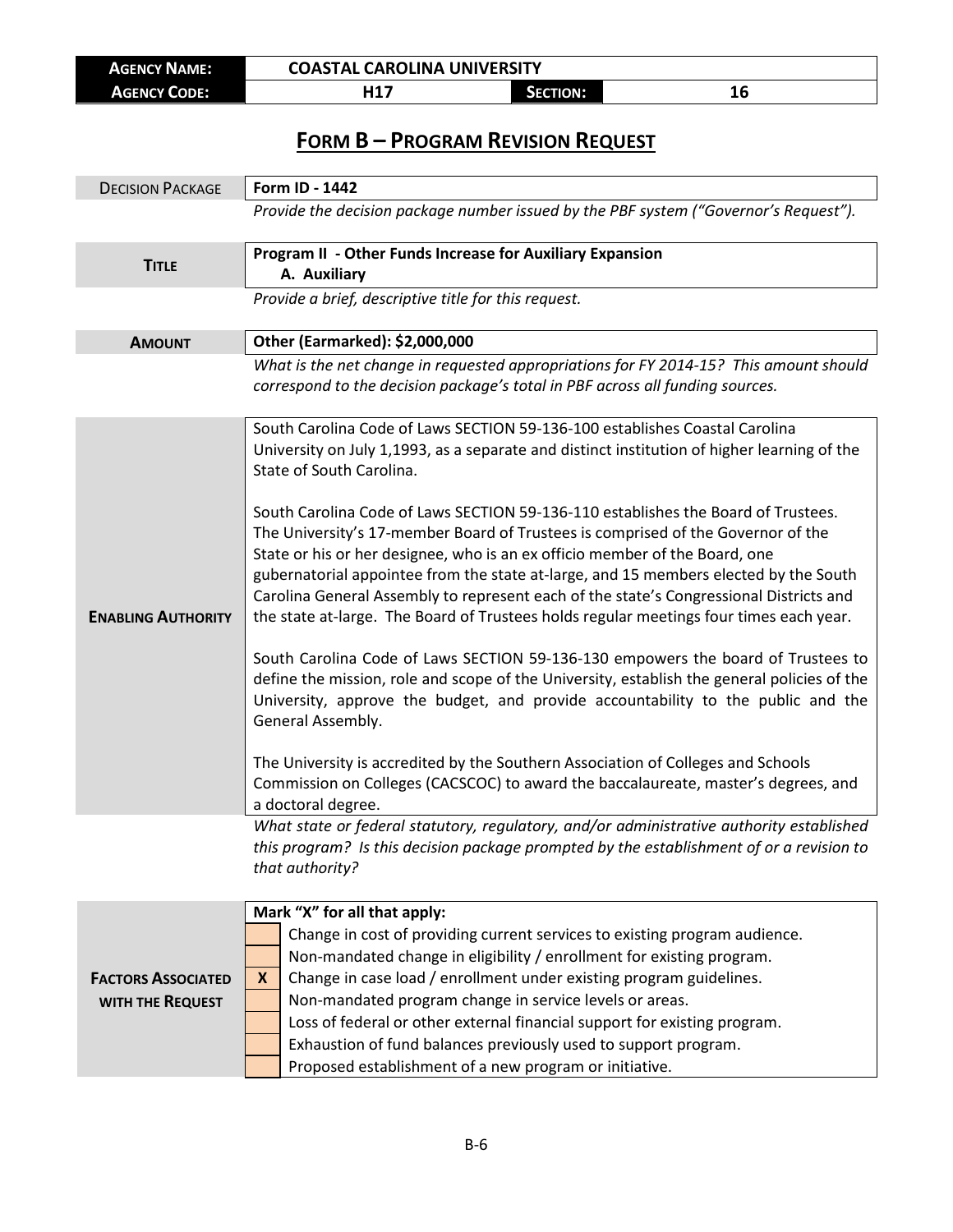| <b>AGENCY NAME:</b>                   | <b>COASTAL CAROLINA UNIVERSITY</b>                                                                                                                                                                                                                                             |  |  |
|---------------------------------------|--------------------------------------------------------------------------------------------------------------------------------------------------------------------------------------------------------------------------------------------------------------------------------|--|--|
| <b>AGENCY CODE:</b>                   | 16<br>H <sub>17</sub><br><b>SECTION:</b>                                                                                                                                                                                                                                       |  |  |
|                                       |                                                                                                                                                                                                                                                                                |  |  |
| <b>RECIPIENTS OF FUNDS</b>            | Recipient of funds would be vendors providing services. These funds would be<br>allocated based on services rendered, through a State approved vendor.                                                                                                                         |  |  |
|                                       | What individuals or entities would receive these funds (contractors, vendors, grantees,<br>individual beneficiaries, etc.)? How would these funds be allocated $-$ using an existing<br>formula, through a competitive process, based upon predetermined eligibility criteria? |  |  |
| <b>RELATED REQUEST(S)</b>             | No other requests related to the increase in E&G Unrestricted Funds are included in this<br>budget package.                                                                                                                                                                    |  |  |
|                                       | Is this decision package associated with other decision packages requested by your<br>agency or other agencies this year? Is it associated with a specific capital or non-<br>recurring request?                                                                               |  |  |
| <b>MATCHING FUNDS</b>                 | None.                                                                                                                                                                                                                                                                          |  |  |
|                                       | Would these funds be matched by federal, institutional, philanthropic, or other<br>resources? If so, identify the source and amount.                                                                                                                                           |  |  |
| <b>FUNDING</b><br><b>ALTERNATIVES</b> | Funding will be generated by housing and food service.                                                                                                                                                                                                                         |  |  |
|                                       | What other possible funding sources were considered? Could this request be met in<br>whole or in part with the use of other resources, including fund balances? If so, please<br>comment on the sustainability of such an approach.                                            |  |  |
| <b>SUMMARY</b>                        | Coastal Carolina University requests an additional \$2.0 million in Other Funds<br>authorization to support the growth in on-campus housing facilities and to provide<br>required services to students due to increases in enrollment.                                         |  |  |
|                                       | Provide a summary of the rationale for the decision package. Why has it been<br>requested? How specifically would the requested funds be used?                                                                                                                                 |  |  |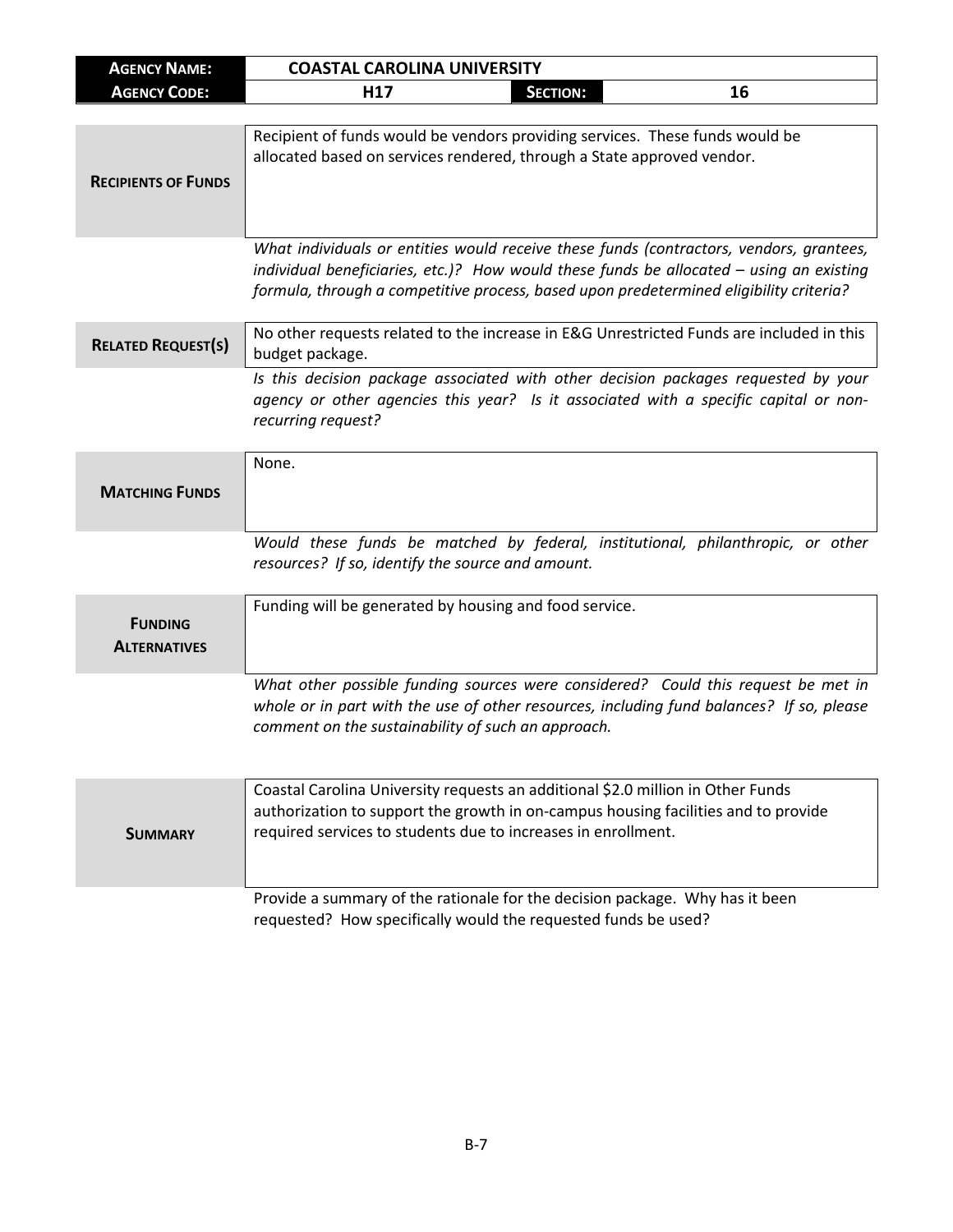| <b>AGENCY NAME:</b>                    | <b>COASTAL CAROLINA UNIVERSITY</b>                                                                                                                                                                                                                                                                                       |
|----------------------------------------|--------------------------------------------------------------------------------------------------------------------------------------------------------------------------------------------------------------------------------------------------------------------------------------------------------------------------|
| <b>AGENCY CODE:</b>                    | H17<br>16<br><b>SECTION:</b>                                                                                                                                                                                                                                                                                             |
|                                        |                                                                                                                                                                                                                                                                                                                          |
|                                        | Actual spending in FY 2013 was \$10.2 million. The additional \$2 million in funding<br>required is an estimate based on additional student housing and food service locations<br>currently in the construction phase.                                                                                                   |
| <b>METHOD OF</b><br><b>CALCULATION</b> | Deviations between the request and actuals would not require underlying work.                                                                                                                                                                                                                                            |
|                                        | How was the amount of the request calculated? What factors could cause deviations<br>between the request and the amount that could ultimately be required in order to<br>perform the underlying work?                                                                                                                    |
|                                        | State will not incur other obligations by adopting this decision package.                                                                                                                                                                                                                                                |
| <b>FUTURE IMPACT</b>                   | Operating budgets will be stated below expected funds if this request is not honored.<br>Funding will be generated by housing and food service operations. Funds will not be                                                                                                                                             |
|                                        | expended if not generated.                                                                                                                                                                                                                                                                                               |
|                                        | Will the state incur any maintenance-of-effort or other obligations by adopting this<br>decision package? What impact will there be on future capital and/or operating<br>budgets if this request is or is not honored? Has a source of any such funds been<br>identified and/or obtained by your agency?                |
| <b>PRIORITIZATION</b>                  | The request for these funds comes in the form of funds projected to be collected by<br>current programs. If no fund increase is granted, the agency would defer action with<br>the caveat that the FY 2014-2015 budget is understated for projected revenue.                                                             |
|                                        | If no or insufficient new funds are available in order to meet this need, how would the<br>agency prefer to proceed? By using fund balances, generating new revenue, cutting<br>other programs, or deferring action on this request in FY 2014-15?                                                                       |
| <b>INTENDED IMPACT</b>                 | Auxiliary services delivered to the campus community include Residence Life, Food<br>Service and Vendors, and the Bookstore Operations. The impact of this increase is<br>intended to support the growth in on-campus housing facilities and to provide required<br>services to students due to increases in enrollment. |
|                                        | What impact is this decision package intended to have on service delivery and program<br>outcomes, and over what period of time?                                                                                                                                                                                         |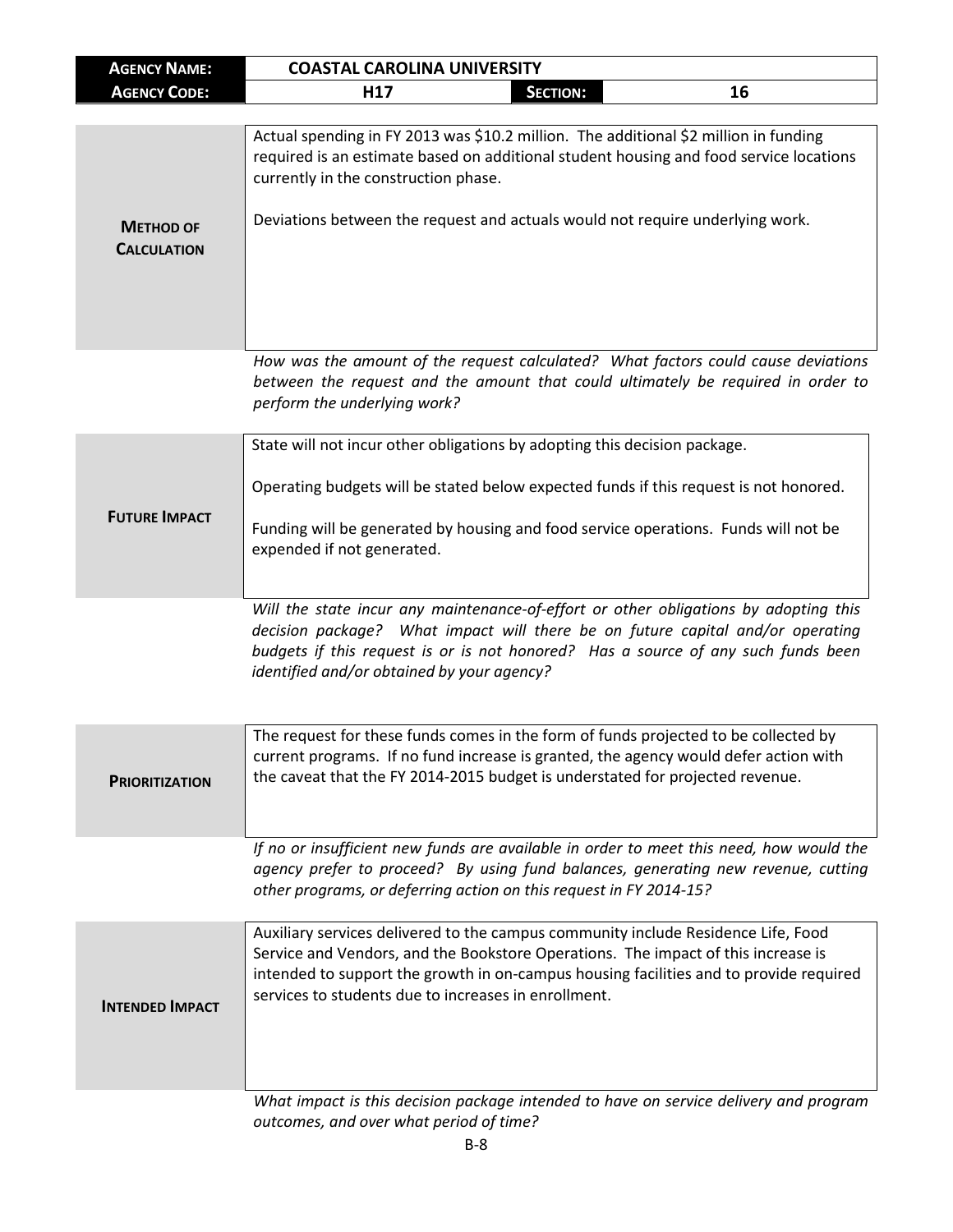| <b>AGENCY NAME:</b>                 | <b>COASTAL CAROLINA UNIVERSITY</b>                                                                                                                                                                                                                                                                                                                                                                                                                                                                                                                                                                                                                                                                                                                                                                                                                                                                                                                                                                                                                                                                                                                                                                                                                                                                                                                                                                                                     |                 |    |
|-------------------------------------|----------------------------------------------------------------------------------------------------------------------------------------------------------------------------------------------------------------------------------------------------------------------------------------------------------------------------------------------------------------------------------------------------------------------------------------------------------------------------------------------------------------------------------------------------------------------------------------------------------------------------------------------------------------------------------------------------------------------------------------------------------------------------------------------------------------------------------------------------------------------------------------------------------------------------------------------------------------------------------------------------------------------------------------------------------------------------------------------------------------------------------------------------------------------------------------------------------------------------------------------------------------------------------------------------------------------------------------------------------------------------------------------------------------------------------------|-----------------|----|
| <b>AGENCY CODE:</b>                 | H <sub>17</sub>                                                                                                                                                                                                                                                                                                                                                                                                                                                                                                                                                                                                                                                                                                                                                                                                                                                                                                                                                                                                                                                                                                                                                                                                                                                                                                                                                                                                                        | <b>SECTION:</b> | 16 |
|                                     |                                                                                                                                                                                                                                                                                                                                                                                                                                                                                                                                                                                                                                                                                                                                                                                                                                                                                                                                                                                                                                                                                                                                                                                                                                                                                                                                                                                                                                        |                 |    |
| <b>PROGRAM</b><br><b>EVALUATION</b> | Coastal Carolina University's performance improvement systems include:<br>Regional accreditation: The University undergoes SACSCOC accreditation every ten<br>years. During the 2011-2012 academic year Coastal submitted the required Compliance<br>Certification document, completed the Focused Report, developed a Quality<br>Enhancement Plan (QEP), and hosted the on-site SACSCOC accreditation team.<br>Institutional Research conducts surveys throughout the year polling the University<br>population regarding all aspects of campus services and reports results to management.<br>Aramark generates an all-inclusive, master planning approach to dining services<br>oriented performance review and presents to University Management annually.<br>Institutional Effectiveness System: The University submits an annual Institutional<br>Effectiveness Report to South Carolina Commission on Higher Education (SCCHE). Other<br>institutional effectiveness measures include annual assessment plans and reports as<br>well as an annual accountability report.<br>Three evaluation systems are used at the University to address the processes of<br>administrative evaluations. These are the Agency Head Performance Management<br>System, Non-Classified Administrative and Professional Personnel Performance<br>Overview.<br>How would the use of these funds be evaluated? What specific outcome or performance |                 |    |
|                                     | measures would be used to assess the effectiveness of this program?                                                                                                                                                                                                                                                                                                                                                                                                                                                                                                                                                                                                                                                                                                                                                                                                                                                                                                                                                                                                                                                                                                                                                                                                                                                                                                                                                                    |                 |    |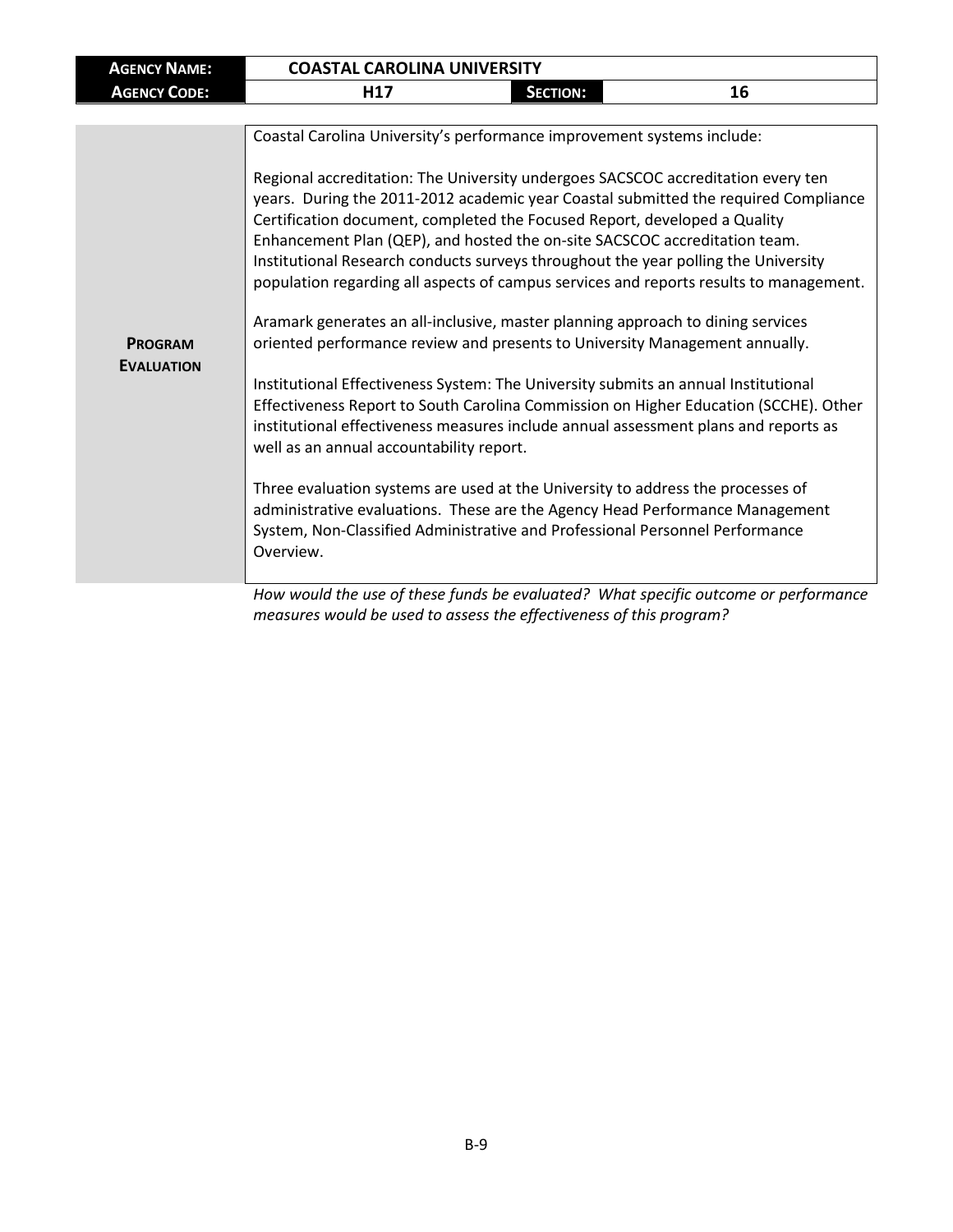| <b>AGENCY NAME:</b> | <b>COASTAL CAROLINA UNIVERSITY</b> |                 |  |
|---------------------|------------------------------------|-----------------|--|
| <b>AGENCY CODE:</b> | 14.7                               | <b>SECTION:</b> |  |

## **FORM B – PROGRAM REVISION REQUEST**

| <b>DECISION PACKAGE</b>   | Form ID - 1884                                                                                                 |
|---------------------------|----------------------------------------------------------------------------------------------------------------|
|                           | Provide the decision package number issued by the PBF system ("Governor's Request").                           |
|                           | III. Other Funds Increase for Fringe Benefits                                                                  |
| <b>TITLE</b>              | <b>C. State Employer Contributions</b>                                                                         |
|                           | Provide a brief, descriptive title for this request.                                                           |
| <b>AMOUNT</b>             | Other(Earmarked): \$5,700,000                                                                                  |
|                           | What is the net change in requested appropriations for FY 2014-15? This amount should                          |
|                           | correspond to the decision package's total in PBF across all funding sources.                                  |
|                           |                                                                                                                |
|                           | South Carolina Code of Laws SECTION 59-136-100 establishes Coastal Carolina                                    |
|                           | University on July 1,1993, as a separate and distinct institution of higher learning of the                    |
|                           | State of South Carolina.                                                                                       |
|                           | South Carolina Code of Laws SECTION 59-136-110 establishes the Board of Trustees.                              |
|                           | The University's 17-member Board of Trustees is comprised of the Governor of the                               |
|                           | State or his or her designee, who is an ex officio member of the Board, one                                    |
|                           | gubernatorial appointee from the state at-large, and 15 members elected by the South                           |
|                           | Carolina General Assembly to represent each of the state's Congressional Districts and                         |
| <b>ENABLING AUTHORITY</b> | the state at-large. The Board of Trustees holds regular meetings four times each year.                         |
|                           | South Carolina Code of Laws SECTION 59-136-130 empowers the board of Trustees to                               |
|                           | define the mission, role and scope of the University, establish the general policies of the                    |
|                           | University, approve the budget, and provide accountability to the public and the                               |
|                           | General Assembly.                                                                                              |
|                           |                                                                                                                |
|                           | The University is accredited by the Southern Association of Colleges and Schools                               |
|                           | Commission on Colleges (CACSCOC) to award the baccalaureate, master's degrees, and                             |
|                           | a doctoral degree.<br>What state or federal statutory, regulatory, and/or administrative authority established |
|                           | this program? Is this decision package prompted by the establishment of or a revision to                       |

*that authority?*

|                           | Mark "X" for all that apply: |                                                                            |  |
|---------------------------|------------------------------|----------------------------------------------------------------------------|--|
|                           |                              | Change in cost of providing current services to existing program audience. |  |
|                           |                              | Non-mandated change in eligibility / enrollment for existing program.      |  |
| <b>FACTORS ASSOCIATED</b> |                              | Change in case load / enrollment under existing program guidelines.        |  |
| WITH THE REQUEST          |                              | Non-mandated program change in service levels or areas.                    |  |
|                           |                              | Loss of federal or other external financial support for existing program.  |  |
|                           |                              | Exhaustion of fund balances previously used to support program.            |  |
|                           |                              | Proposed establishment of a new program or initiative.                     |  |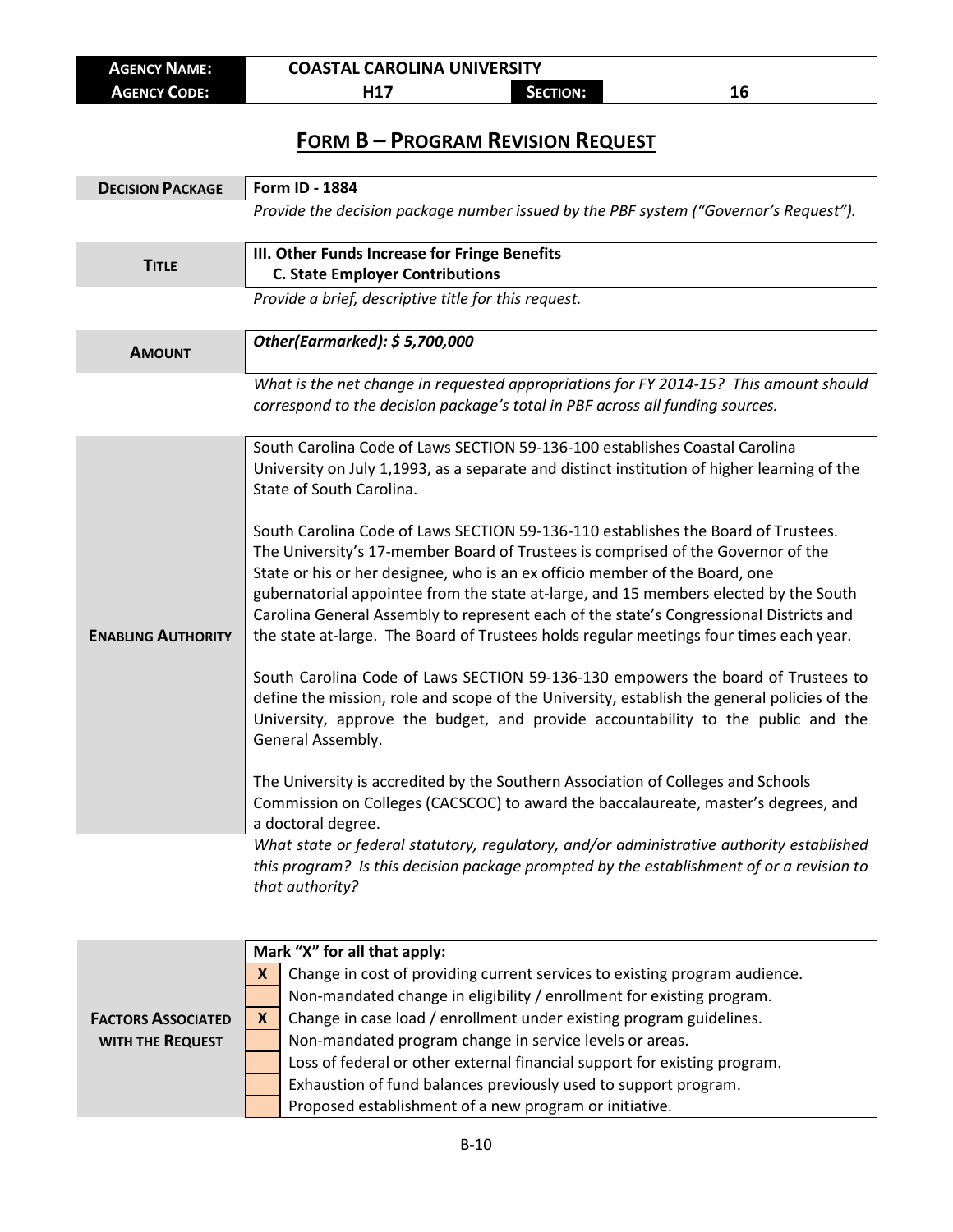| <b>AGENCY NAME:</b> | <b>COASTAL CAROLINA UNIVERSITY</b> |                 |    |
|---------------------|------------------------------------|-----------------|----|
| <b>AGENCY CODE:</b> | I 14 7                             | <b>SECTION:</b> | πо |

| <b>RECIPIENTS OF FUNDS</b> | Recipients of funds would be University Employees, State, Federal and Insurance<br>Agencies.                                                                                                                                                                                   |
|----------------------------|--------------------------------------------------------------------------------------------------------------------------------------------------------------------------------------------------------------------------------------------------------------------------------|
|                            | What individuals or entities would receive these funds (contractors, vendors, grantees,<br>individual beneficiaries, etc.)? How would these funds be allocated $-$ using an existing<br>formula, through a competitive process, based upon predetermined eligibility criteria? |

| <b>RELATED REQUEST(S)</b> | This request for funding is not related to another decision package.                                                                                                                             |  |
|---------------------------|--------------------------------------------------------------------------------------------------------------------------------------------------------------------------------------------------|--|
|                           | Is this decision package associated with other decision packages requested by your<br>agency or other agencies this year? Is it associated with a specific capital or non-<br>recurring request? |  |

|                       | None.                                                                           |
|-----------------------|---------------------------------------------------------------------------------|
| <b>MATCHING FUNDS</b> |                                                                                 |
|                       |                                                                                 |
|                       | Would these funds be matched by federal, institutional, philanthropic, or other |
|                       | resources? If so, identify the source and amount.                               |

| <b>FUNDING</b>      | No alternative funding is required. Funding will be generated through tuition and fees                                                                                                                                              |
|---------------------|-------------------------------------------------------------------------------------------------------------------------------------------------------------------------------------------------------------------------------------|
| <b>ALTERNATIVES</b> | as well as other incoming revenue sources.                                                                                                                                                                                          |
|                     | What other possible funding sources were considered? Could this request be met in<br>whole or in part with the use of other resources, including fund balances? If so, please<br>comment on the sustainability of such an approach. |

| <b>SUMMARY</b> | Coastal Carolina University is committed to continuous improvement of the institution, to<br>accountability to its stakeholders, and to planning for all contingencies. Senior leaders<br>foster an environment for performance improvement, accomplishment of strategic<br>objectives, innovation, and organizational agility through the process of the annual<br>assessment of the University's Strategic Plan, through the coordination of annual planning,<br>assessment, and budgeting processes.<br>Benefits are an integral part of this commitment.<br>. A show that the second contract of the second contract of the second contract $\mathcal{L}_\mathcal{A}$ |
|----------------|---------------------------------------------------------------------------------------------------------------------------------------------------------------------------------------------------------------------------------------------------------------------------------------------------------------------------------------------------------------------------------------------------------------------------------------------------------------------------------------------------------------------------------------------------------------------------------------------------------------------------------------------------------------------------|
|----------------|---------------------------------------------------------------------------------------------------------------------------------------------------------------------------------------------------------------------------------------------------------------------------------------------------------------------------------------------------------------------------------------------------------------------------------------------------------------------------------------------------------------------------------------------------------------------------------------------------------------------------------------------------------------------------|

*Provide a summary of the rationale for the decision package. Why has it been requested?*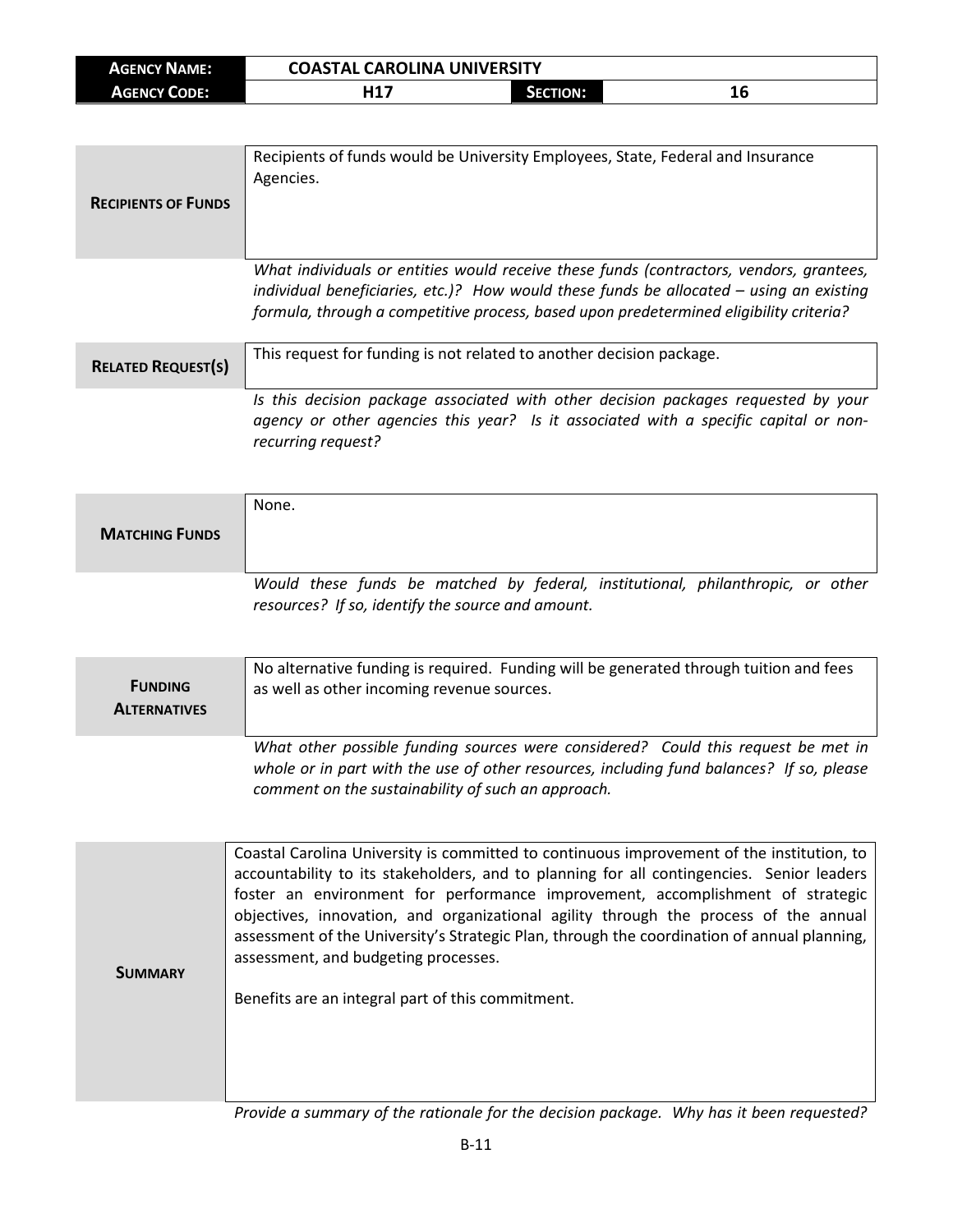| <b>AGENCY NAME:</b> | L CAROLINA UNIVERSITY<br>COASTAL |                 |    |
|---------------------|----------------------------------|-----------------|----|
| <b>AGENCY CODE:</b> | I 14 7                           | <b>SECTION:</b> | ΙO |

*How specifically would the requested funds be used?*

|                                        | We are requesting most of our funding increase be applied to correct our benefit to<br>labor expense ratio. The requested increase was calculated as follows: |                                  |                                 |                       |                              |
|----------------------------------------|---------------------------------------------------------------------------------------------------------------------------------------------------------------|----------------------------------|---------------------------------|-----------------------|------------------------------|
|                                        |                                                                                                                                                               | <b>FY 2013</b><br><b>Expense</b> | <b>FY 2014</b><br><b>Budget</b> | increase<br>requested | <b>FY 2015</b><br>Projection |
| <b>METHOD OF</b><br><b>CALCULATION</b> | Labor Expense                                                                                                                                                 | 74,858,217                       | 71,186,401                      |                       | 80,907,401                   |
|                                        | <b>Benefits Expense</b>                                                                                                                                       | 22,833,119                       | 18,902,518                      | 5,700,000             | 24,602,518                   |
|                                        |                                                                                                                                                               | 30.5%                            | 26.6%                           |                       | 30.4%                        |

*How was the amount of the request calculated? What factors could cause deviations between the request and the amount that could ultimately be required in order to perform the underlying work?*

|                      | State will not incur any future obligations by adopting this decision package.                                                                                      |
|----------------------|---------------------------------------------------------------------------------------------------------------------------------------------------------------------|
|                      | Operating budgets will be stated below expected funds if this request is not honored.                                                                               |
| <b>FUTURE IMPACT</b> | Another source of additional funds has not been identified. Funding will be generated<br>by institutional sources and will not be spent unless generated.           |
|                      |                                                                                                                                                                     |
|                      |                                                                                                                                                                     |
|                      | Will the state incur any maintenance-of-effort or other obligations by adopting this                                                                                |
|                      | decision package? What impact will there be on future capital and/or operating<br>budgets if this request is or is not honored? Has a source of any such funds been |
|                      | identified and/or obtained by your agency?                                                                                                                          |

| <b>PRIORITIZATION</b> | The request for these funds comes in the form of funds projected to be collected by<br>current programs. If no fund increase is granted, the agency would defer action with<br>the caveat that the FY 2014-2015 expense budget is understated for projected revenue. |
|-----------------------|----------------------------------------------------------------------------------------------------------------------------------------------------------------------------------------------------------------------------------------------------------------------|
|                       | If no or insufficient new funds are available in order to meet this need, how would the<br>agency prefer to proceed? By using fund balances, generating new revenue, cutting                                                                                         |

*agency prefer to proceed? By using fund balances, generating new revenue, cutting other programs, or deferring action on this request in FY 2014-15?*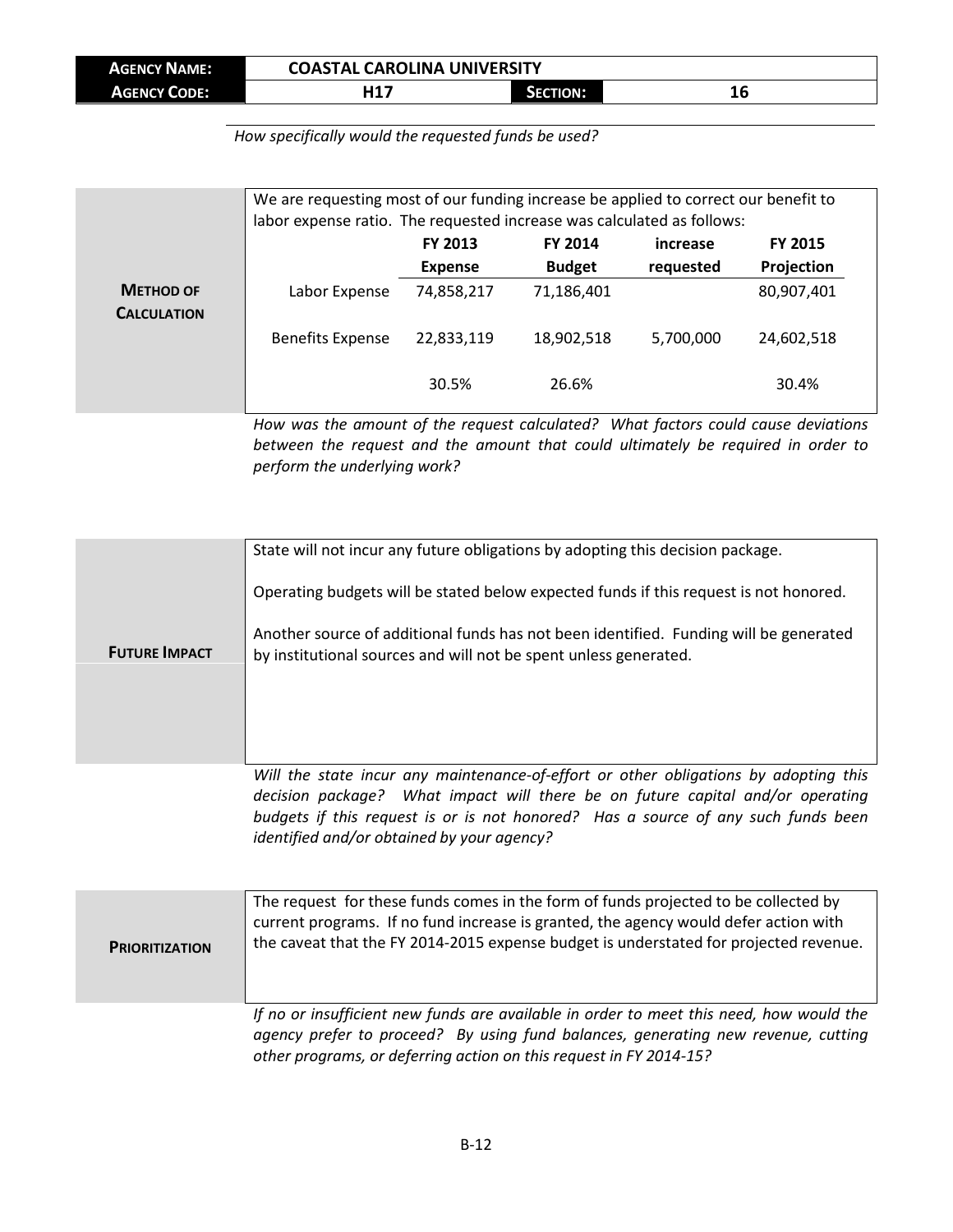| <b>AGENCY NAME:</b> | <b>COASTAL CAROLINA UNIVERSITY</b> |          |    |
|---------------------|------------------------------------|----------|----|
| <b>AGENCY CODE:</b> | , , 47                             | SECTION: | щo |

| <b>INTENDED IMPACT</b> | The intended impact would be to comply with the laws and requirements of this agency<br>regarding benefit expenses applied to existing and projected employees, over the life<br>time of the agency. |
|------------------------|------------------------------------------------------------------------------------------------------------------------------------------------------------------------------------------------------|
|                        |                                                                                                                                                                                                      |

*What impact is this decision package intended to have on service delivery and program outcomes, and over what period of time?*

|                                     | The University has established a comprehensive internal control framework that is<br>designed to protect the University's assets from loss, theft or misuse, and to compile<br>data in accordance with generally accepted accounting principles.                                                                                                                                                                                      |
|-------------------------------------|---------------------------------------------------------------------------------------------------------------------------------------------------------------------------------------------------------------------------------------------------------------------------------------------------------------------------------------------------------------------------------------------------------------------------------------|
| <b>PROGRAM</b><br><b>EVALUATION</b> | Performance Measurement and Evaluation is done by means of audits conducted<br>annually. Coastal Carolina University has received no audit findings in the previous five<br>years.                                                                                                                                                                                                                                                    |
|                                     | This University has been the recipient of the Certificate of Achievement for Excellence in<br>Financial Reporting for the ninth consecutive year. This award is presented by the<br>Government Finance Officers Association of the United States and Canada in<br>recognition that the Comprehensive Annual Financial Reports prepared for the State<br>meets the highest standards in government accounting and financial reporting. |
|                                     | How would the use of these funds he evaluated? What specific outcome or performance                                                                                                                                                                                                                                                                                                                                                   |

*How would the use of these funds be evaluated? What specific outcome or performance measures would be used to assess the effectiveness of this program?*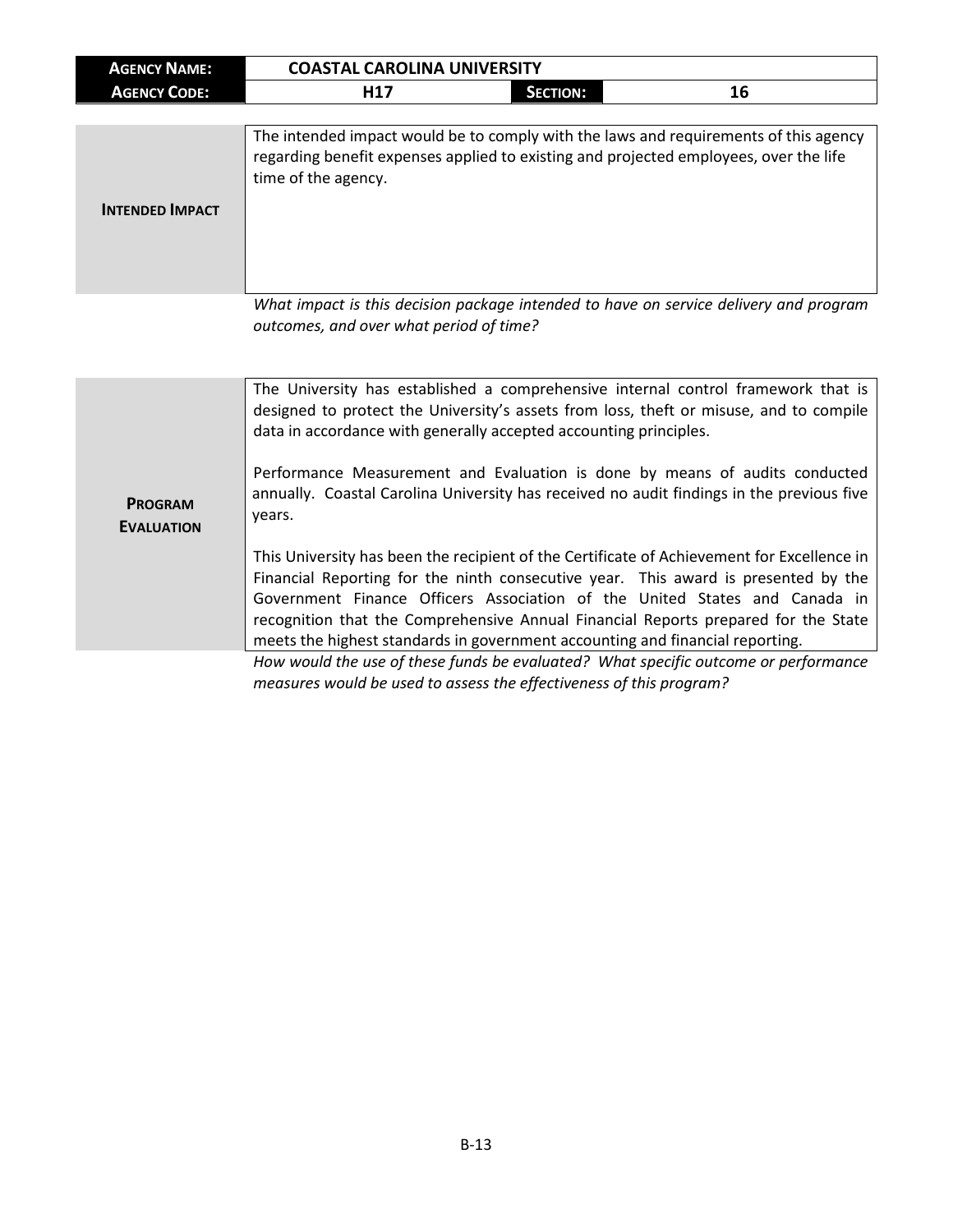| <b>AGENCY NAME:</b> | <b>COASTAL CAROLINA UNIVERSITY</b> |                 |    |
|---------------------|------------------------------------|-----------------|----|
| <b>AGENCY CODE:</b> | U 1 7                              | <b>SECTION:</b> | TΩ |

## **FORM C – CAPITAL OR NON-RECURRING APPROPRIATION REQUEST**

| <b>DECISION PACKAGE</b> | Form ID - 1569                                                                                                                                                                                                                                                                                                                                                                                                                                                                                                                                                                                                                                                                                                                                                                                                                                                                                                                                                                                                                                                                                                                                                                                                   |
|-------------------------|------------------------------------------------------------------------------------------------------------------------------------------------------------------------------------------------------------------------------------------------------------------------------------------------------------------------------------------------------------------------------------------------------------------------------------------------------------------------------------------------------------------------------------------------------------------------------------------------------------------------------------------------------------------------------------------------------------------------------------------------------------------------------------------------------------------------------------------------------------------------------------------------------------------------------------------------------------------------------------------------------------------------------------------------------------------------------------------------------------------------------------------------------------------------------------------------------------------|
|                         | Provide the decision package number issued by the PBF system ("Governor's Request").                                                                                                                                                                                                                                                                                                                                                                                                                                                                                                                                                                                                                                                                                                                                                                                                                                                                                                                                                                                                                                                                                                                             |
| <b>TITLE</b>            | Program IV - Non-Recurring Funds for Science Complex Construction                                                                                                                                                                                                                                                                                                                                                                                                                                                                                                                                                                                                                                                                                                                                                                                                                                                                                                                                                                                                                                                                                                                                                |
|                         | Provide a brief, descriptive title for this request.                                                                                                                                                                                                                                                                                                                                                                                                                                                                                                                                                                                                                                                                                                                                                                                                                                                                                                                                                                                                                                                                                                                                                             |
| <b>AMOUNT</b>           | \$35,000,000                                                                                                                                                                                                                                                                                                                                                                                                                                                                                                                                                                                                                                                                                                                                                                                                                                                                                                                                                                                                                                                                                                                                                                                                     |
|                         | How much is requested for this project in FY 2014-15?                                                                                                                                                                                                                                                                                                                                                                                                                                                                                                                                                                                                                                                                                                                                                                                                                                                                                                                                                                                                                                                                                                                                                            |
| <b>BUDGET PROGRAM</b>   | IV. Special Items Science Center Complex - New Construction                                                                                                                                                                                                                                                                                                                                                                                                                                                                                                                                                                                                                                                                                                                                                                                                                                                                                                                                                                                                                                                                                                                                                      |
|                         | Identify the associated budget program(s) by name and budget section.                                                                                                                                                                                                                                                                                                                                                                                                                                                                                                                                                                                                                                                                                                                                                                                                                                                                                                                                                                                                                                                                                                                                            |
| <b>SUMMARY</b>          | The proposed science building is needed to house the expanding programs in the<br>College of Science. It is the largest and fastest growing of the academic colleges, and its<br>departments are currently spread throughout several locations on campus.<br>In July 2013, Coastal Carolina University completed construction of Kenneth E. Swain<br>Hall, a lab/office annex to the current Smith Science Center built to alleviate some of<br>the space needs associated with the rapid surge in enrollment in the College of Science.<br>The University has recently begun construction of a second science annex expected to<br>house the Biology and Chemistry Departments, as well as the Marine Sciences.<br>The<br>State designated \$1.5 million in non-recurring funds to go toward completion of this<br>project.<br>The new science center for which funds are being requested is the last of the three<br>projects outlined in the Campus Master Plan and is intended to complete an integrated<br>science complex which will put the College of Science in one location and house the<br>growing community of students, faculty, and staff. The proposed cost of this building is<br>\$35 million. |

*Provide a summary of the project and explain why it is necessary.*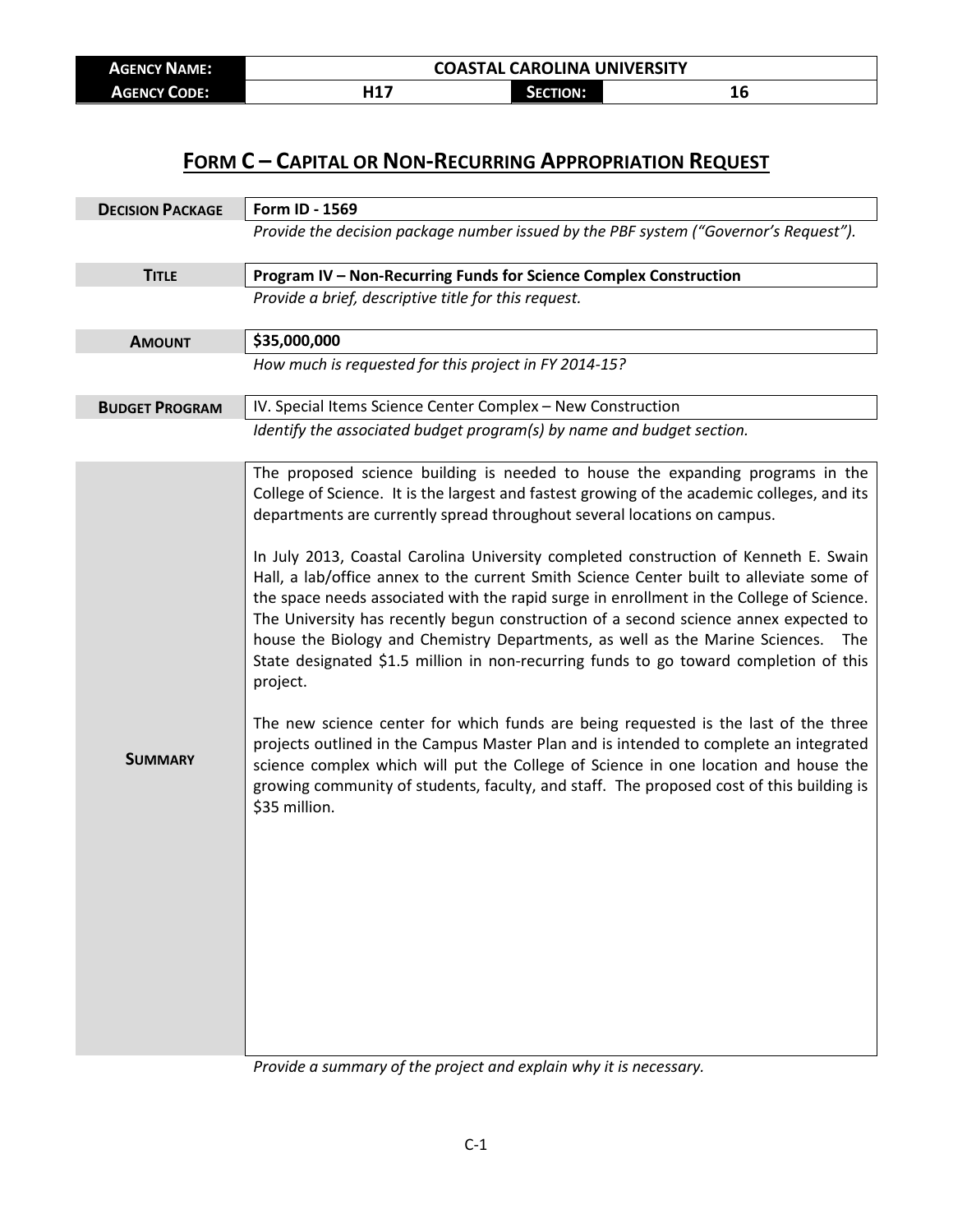| <b>AGENCY NAME:</b> | <b>COASTAL CAROLINA UNIVERSITY</b> |                 |    |  |
|---------------------|------------------------------------|-----------------|----|--|
| AGENCY CODE:        | ᆈ17                                | <b>SECTION:</b> | 16 |  |

| <b>RELATED REQUEST(S)</b>                              | No other requests related to the Science Building Annex II are included in this budget<br>submission.                                                                                                                                                                                                                                                                                                                                                                                                                                                                                                                                                                                                                   |
|--------------------------------------------------------|-------------------------------------------------------------------------------------------------------------------------------------------------------------------------------------------------------------------------------------------------------------------------------------------------------------------------------------------------------------------------------------------------------------------------------------------------------------------------------------------------------------------------------------------------------------------------------------------------------------------------------------------------------------------------------------------------------------------------|
|                                                        | Is this decision package associated with other decision packages requested by your<br>agency or other agencies this year? Is it associated with a specific capital or non-<br>recurring request?                                                                                                                                                                                                                                                                                                                                                                                                                                                                                                                        |
| <b>MATCHING FUNDS</b>                                  | Any funds provided by the State will be matched up to and until the total construction<br>cost of \$35 million is set aside for construction.                                                                                                                                                                                                                                                                                                                                                                                                                                                                                                                                                                           |
|                                                        | Would these funds be matched by federal, institutional, philanthropic, or other<br>resources? If so, identify the source and amount.                                                                                                                                                                                                                                                                                                                                                                                                                                                                                                                                                                                    |
| <b>FUNDING</b><br><b>ALTERNATIVES</b>                  | Funding sources available for construction are Renovation Reserve Funds, Institutional<br>Capital Project Funds, Penny Sales Tax Allocation, and local gift appropriations.                                                                                                                                                                                                                                                                                                                                                                                                                                                                                                                                             |
|                                                        | What other possible funding sources were considered?                                                                                                                                                                                                                                                                                                                                                                                                                                                                                                                                                                                                                                                                    |
| <b>LONG-TERM PLANNING</b><br><b>AND SUSTAINABILITY</b> | We have completed construction of Swain Science Hall, which was open for classes for<br>the fall of 2013. Total cost of this project was \$15 million, which was funded by<br>Institutional Bonds issued in 2010. Currently, a second building is in the construction<br>phase, with completion estimated to be spring of 2016. This building has a budget of<br>\$30 million. This project is being funded with Institutional Capital Project Funds,<br>Institutional Bonds issued in 2010, Penny Sales Tax, and non-recurring State funding.<br>We will continue to request assistance with State Funding toward the completion of this<br>complex until funds have been set aside to cover the cost of construction. |
|                                                        | What other funds have already been invested in this project (source/type, amount,<br>timeframe)? Will other capital and/or operating funds for this project be requested in<br>the future? If so, how much, and in which fiscal years? Has a source for those funds<br>been identified/secured?                                                                                                                                                                                                                                                                                                                                                                                                                         |
| <b>OTHER APPROVALS</b>                                 | The final science building in the complex will require approval from the Board of<br>Trustees, CHE, JBRC and the Budget and Control Board.                                                                                                                                                                                                                                                                                                                                                                                                                                                                                                                                                                              |
|                                                        | What approvals have already been obtained? Are there additional approvals that must<br>be secured in order for the project to succeed? (Institutional board, JBRC, BCB, etc.)                                                                                                                                                                                                                                                                                                                                                                                                                                                                                                                                           |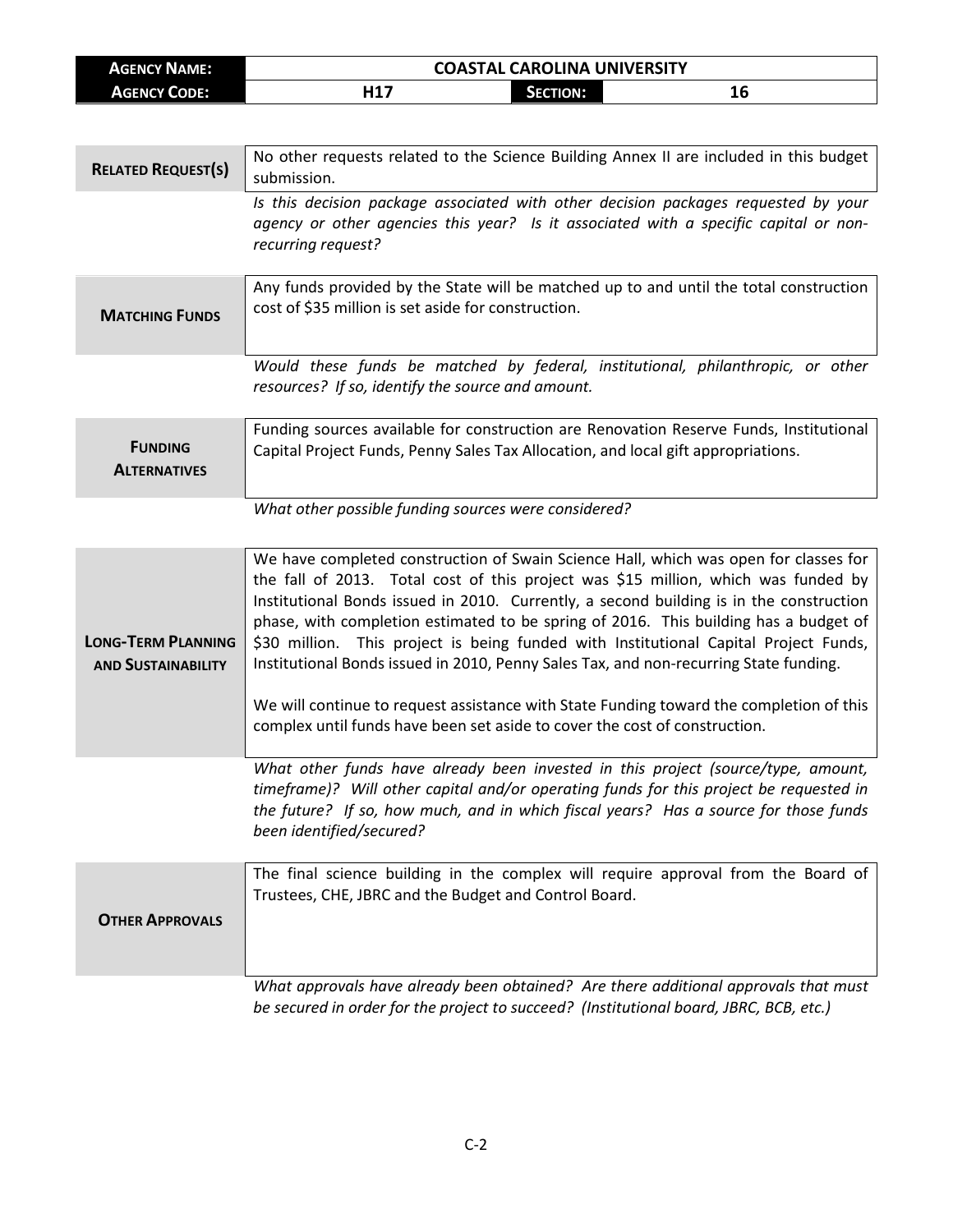| <b>AGENCY NAME:</b> | <b>COASTAL CAROLINA UNIVERSITY</b> |                 |    |
|---------------------|------------------------------------|-----------------|----|
| <b>AGENCY CODE:</b> | J 1 7                              | <b>SECTION:</b> | 4V |

## **FORM C – CAPITAL OR NON-RECURRING APPROPRIATION REQUEST**

| <b>DECISION PACKAGE</b> | Form ID - 1684                                                                                                                                                                                                                                                                                                                                                                                                                                                                                                                                                                                                                                                                                                                                                                                                                                                                                                                                                                                                                                                                                                                                                         |
|-------------------------|------------------------------------------------------------------------------------------------------------------------------------------------------------------------------------------------------------------------------------------------------------------------------------------------------------------------------------------------------------------------------------------------------------------------------------------------------------------------------------------------------------------------------------------------------------------------------------------------------------------------------------------------------------------------------------------------------------------------------------------------------------------------------------------------------------------------------------------------------------------------------------------------------------------------------------------------------------------------------------------------------------------------------------------------------------------------------------------------------------------------------------------------------------------------|
|                         | Provide the decision package number issued by the PBF system ("Governor's Request").                                                                                                                                                                                                                                                                                                                                                                                                                                                                                                                                                                                                                                                                                                                                                                                                                                                                                                                                                                                                                                                                                   |
| <b>TITLE</b>            | Program IV - Non-Recurring Funds Jackson Student Center Annex II                                                                                                                                                                                                                                                                                                                                                                                                                                                                                                                                                                                                                                                                                                                                                                                                                                                                                                                                                                                                                                                                                                       |
|                         | Provide a brief, descriptive title for this request.                                                                                                                                                                                                                                                                                                                                                                                                                                                                                                                                                                                                                                                                                                                                                                                                                                                                                                                                                                                                                                                                                                                   |
| <b>AMOUNT</b>           | \$12,000,000                                                                                                                                                                                                                                                                                                                                                                                                                                                                                                                                                                                                                                                                                                                                                                                                                                                                                                                                                                                                                                                                                                                                                           |
|                         | How much is requested for this project in FY 2014-15?                                                                                                                                                                                                                                                                                                                                                                                                                                                                                                                                                                                                                                                                                                                                                                                                                                                                                                                                                                                                                                                                                                                  |
| <b>BUDGET PROGRAM</b>   | IV. Special Items Jackson Student Center Annex II - New Construction                                                                                                                                                                                                                                                                                                                                                                                                                                                                                                                                                                                                                                                                                                                                                                                                                                                                                                                                                                                                                                                                                                   |
|                         | Identify the associated budget program(s) by name and budget section.                                                                                                                                                                                                                                                                                                                                                                                                                                                                                                                                                                                                                                                                                                                                                                                                                                                                                                                                                                                                                                                                                                  |
| <b>SUMMARY</b>          | Coastal Carolina University requests funds through the State Capital Improvement<br>Bonds or State Higher Education Infrastructure Bank for the construction of additional<br>space dedicated to student life activities.<br>The current Lib Jackson Student Center was constructed in 1978 when enrollment was<br>1,760 students. In the Fall 2012 semester, the reported enrollment was 9,335 students.<br>This increase in population has created a major deficiency in student life space. The<br>existing Student Center is 31,272 square feet in area. An additional 100,000 square feet<br>is suggested by national standards to support our projected student headcount.<br>This<br>fall an annex providing approximately 40,000 square feet has been started and in the<br>construction phase. The requested funding is for a second annex which will bring the<br>University closer to the national standard for area dedicated to student life activities.<br>The proposed cost of the second annex is \$12 million. The goal is to build a campus<br>community which will foster informal learning and promote retention of students by the<br>University. |

*Provide a summary of the project and explain why it is necessary.*